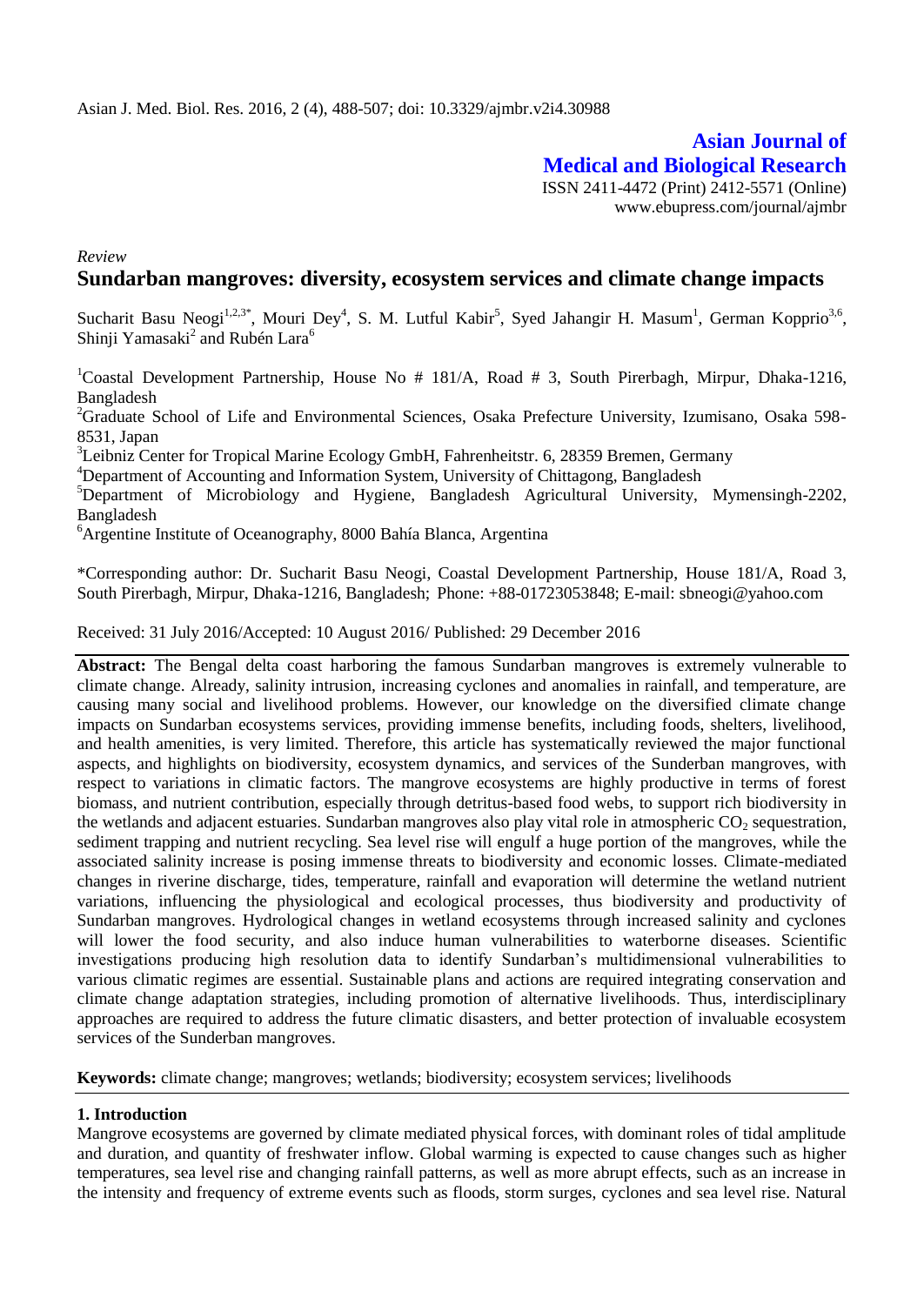environmental settings, and gradual shrinking under the rising sea (Lara *et al*., 2011). Although we are aware about anthropogenic over-extraction of resources beyond sustainable levels, attributable to poor resource management strategies and insufficient conservation measures, less is known about the salient influences of increasing natural disasters due to global warming and related climate change impacts on the ecosystem services of the Sunderban mangroves.

Mangroves are the salt tolerant evergreen forests which occur along the coastlines, estuaries, rivers or deltas. The Sundarban mangroves are shared between Bangladesh and West Bengal, India, comprising  $6.017 \text{ km}^2$  $(62%)$  and 4,246 km<sup>2</sup> (38%), respectively (Mitra and Banerjee, 2004). The wetlands comprise of a network of mudflats and islands intersected by an elaborate network of rivers, channels and creeks with varying width and length. The Sundarban ecosystems experience tropical climate (estuarine water temperature 20-35 ºC), and monsoon wind influences with annual rainfall of 1500–2000 mm (Rahman and Asaduzzaman, 2010). The mangrove forests are well-flourished due to the location (21°32′ to 22°40′N and 88°05′ to 89°51′E) in extensive intertidal areas of the Bengal delta receiving abundant freshwater supply through river discharges. The gentle slope of the low lying coast, with tidal water reaching up to 110 km inland, has facilitated the mangrove expansion (Spalding *et al*., 2010).

Being situated in the transition zone between land and the sea, mangroves have developed mechanisms to import, retain and export of organic and inorganic substances including nutrients. The Sundarban ecosystems are considered vital sources and sinks of carbon, with a huge amount of primary production from forests and wetlands, and also storing as particulate and dissolved organic carbon within organic peat soils, and through tide-mediated translocation to the nearby coastal waters, ultimately sinking as bottom sediments of the ocean (Kristensen *et al*., 2008). Sundarban mangroves are regarded as highly productive, and especially, the detritusbased food web contributes huge quantities of nutrients to supporting both native and adjacent coastal ecosystems (Manna *et al*., 2010). Considering the richness in both floral and faunal species abundance and diversity, the mangrove forests and wetlands of Sundarban have been declared as "World Heritage" by UNESCO in 1999. The mangrove ecosystems are capable of producing rich natural resources, including foods, fuel woods, construction materials, and medicinal herbs, and also provide diverse environmental services, which invaluably support the local economy and poverty alleviation. More than 5 million people of India and Bangladesh residing in the peripheral regions of Sundarban are dependent for their livelihoods, based on the mangroves resources. Sundarban wetlands provide refuge for feeding, growing, and breeding to many marine organisms including commercially important shrimps and fishes, many of which later migrate to adjacent coastal waters or to the ocean. There are also non-material benefits, such as spiritual or aesthetic, that are provided by the Sundarban ecosystems. The immensely valuable natural resources and associated ecosystem services of Sundarban are, however, under alarming and chronic threats of deterioration due to the increasing extremities in climatic conditions.

The coastal regions of the Bengal delta are among the most vulnerable regions in the world experiencing rapid salinity intrusion and other climate change impacts (IPCC, 2007). The ongoing climatic changes, compounded with anthropogenic pressures, may cause multiple alterations in the mangrove flora, fauna, and wetland dynamics and functions bringing a lot of changes in its ecosystem services, providing enormous vital benefits to human livelihood and health. While the continuous increase of atmospheric  $CO<sub>2</sub>$  is posing a challenging threat to the global climate, it is highly important to conserve and sustainably manage the Sundarban ecosystems, which act as important sink or source for organic carbon. Unless proper adaptation strategies are implemented, the climate change associated environmental changes will probably cause severe multidimensional impacts to our eco-socio-economic conditions, influencing coastal habitats, amenities and health. Hence, intensification of scientific studies on climate change should be conducted, taking into account vulnerabilities of the different spatiotemporal situations in high resolution, and proper knowledge on climate change impacts is very important, particularly for the vulnerable regions like the Sundarban ecosystems. This article aims to reveal the major functional aspects of the Sunderban mangroves with respect to the variations in climatic factors. For better understanding of the impacts of climate change on Sundarban, particular highlights on the biodiversity, habitat variations, and different ecosystem services of the forest and wetland ecosystems have been also included in this review.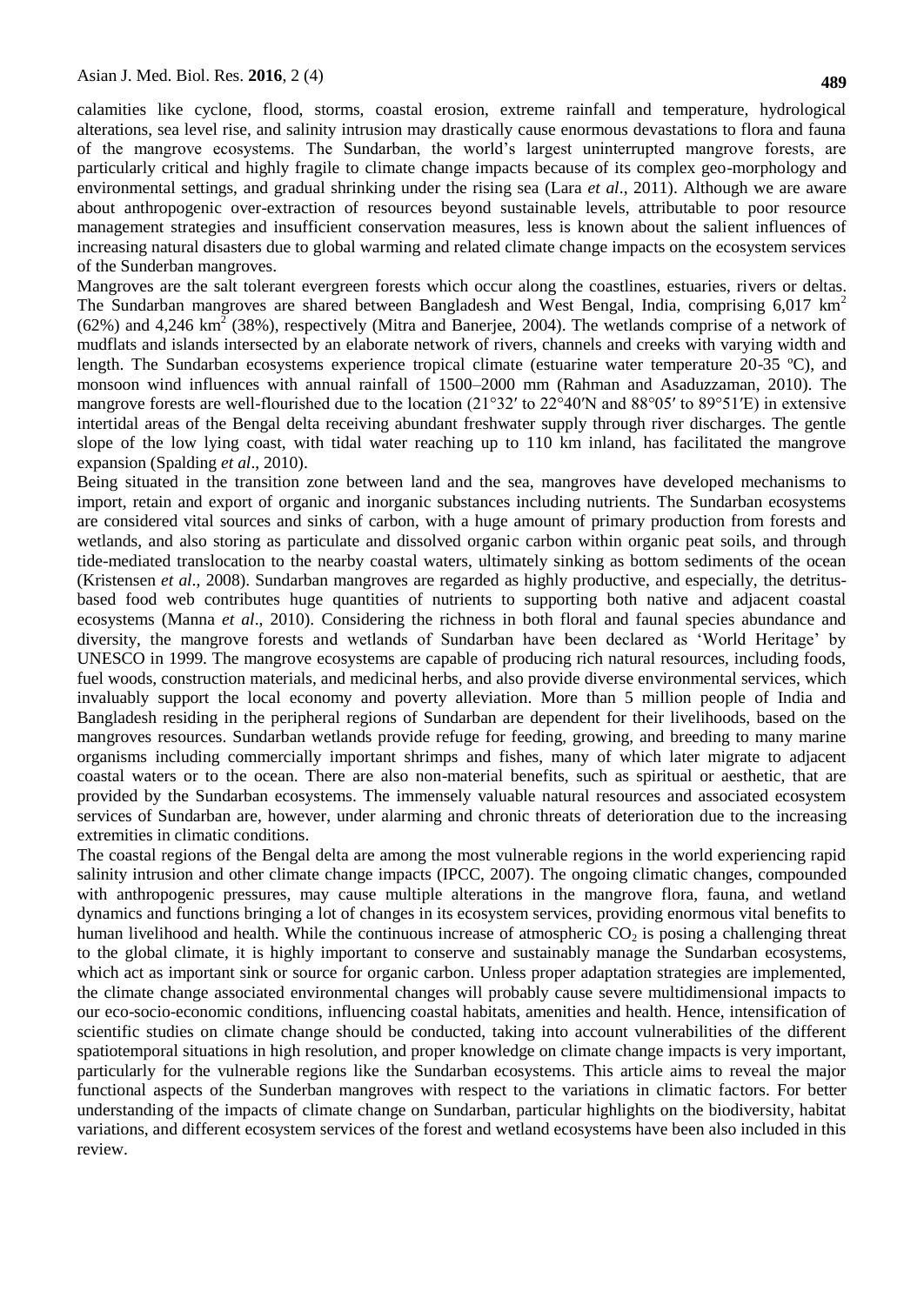# **2. Diversity of the Sundarban mangrove wetlands**

#### **2.1. Biodiversity**

The Sundarban world heritage is endowed with high biodiversity of aquatic and terrestrial flora and fauna. Of the 50 true mangrove plant species recorded throughout the globe, the Sundarbans alone contain 35 species, with dominance of Sundry (*Heritiera fomes*), followed by Gewa (*Excoecaria agallocha*). Several species are endemic such as *Aegialitis rotundifolia*, *H. fomes*, *Sonneratia apetala,* and *S. griffithii*. A total 334 plant species, 165 algal, 13 orchids, 17 fern, 87 monocotyledon, 230 dicotyledon, including 35 legumes, 29 grasses, 19 sedges, and 18 euphorbias, have been discovered from the Sundarban regions (Rahman and Asaduzzaman, 2008). The mangroves are also associated with flowering plants, palms, ferns, bryophytes, fungi, algae, lichens and bacteria. Bacteria are the most abundant organisms in the estuary, averaging between  $10^6$  to  $10^7$  per ml organisms in water and  $10^8$  to  $10^{10}$  per gram dry weight of sediment (Lara *et al.*, 2011). Phytoplankton community was observed to be dominated by diatoms (Bacillariophyceae) followed by Pyrrophyceae (Dinoflagellates) and Chlorophyceae. A total of 46 taxa belonging to 6 groups including the above dominants, and also Cyanophyceae, Euglenophyceae and Chrysophyceae have been recorded (Manna *et al*., 2010). The faunal biodiversity of Sundarbans includes 215 species of fishes, 7 species amphibian, 59 reptiles, more than 200 birds, 39 mammals, in addition to numerous species of phytoplankton or algae (>100 species), zooplankton (>100 species), and invertebrates including insects (>300 species), brachyuran crabs (26 species), polychaetes (69 species), molluscs (110 species), and micro-arthropods (44 species) (Chakraborty, 2011). The wetlands not only host large populations of economically important crabs, molluscs, shrimps (20 species), lobsters (8 species) and fishes, but also act as vital nursery grounds and natural sources for shrimp larvae meeting the demand of increasing aquacultures, and 120 species of commercially important fishes harvested by the fisherman. Among the magnificent wild animals the world famous Royal Bengal Tiger, spotted deer, barking deer, wild boars, jungle cats, civet cat, monkey, bengal fox, jackle, many beautiful birds, including heron, stork, erget, pheasant, wood pecker, bee-eater, myna, etc., lizards, dolphins and snakes are important faunal spp (Rahman and Asaduzzaman, 2008).

#### **2.2. Diversity in habitats**

The major ecosystems of the Sundarban include mudflats, sand beaches, coastal dunes, estuarine networks, shallow creeks and mangrove swamps. Habitat-wise, the Sunderban ecosystems can be broadly categorized into a) mangrove swamps, b) riverine /tidal wetlands, c) agroecosystems, and d) upland/ upstream and low-land /downstream forests. The Bengal Basin deltaic regions of Sundarban have been gradually tilting towards east (Morgan and McIntire, 1959). This has probably caused the main fresh water discharge to shift gradually eastward. In accordance to the variation in the environmental conditions, like salinity, species zonations, particularly due to the succession of mangrove trees from sea towards inland as well as from east to west, are evident. Variations in rainfall and riverine input, in combination with topographic differences including tectonic uplift in the west, are causes of salinity differences, with formation of hypersaline environment in the low-lying central part, and comparatively low saline conditions of the soil in the comparatively elevated regions of the eastern and western parts (Hanebuth *et al*., 2013).

Among the typical mangrove trees, *Avicennia marina*, *A. alba* and *Bruguiera cylindrica* grow in the downstream regions near the shoreline, while *Bruguiera sexangula, B. gymnorhiza*, *Ceriops decandra* and *Rhizophora mucronata* dominate in the central and upstream swamps. In the upstream region nearby the riverine channels certain mangrove species, which cannot withstand relatively high salinity for long time, e.g., *E. agallocha, H. fomes, Sonneratia apectala,* and *S. caseolaris* are more common, and flourishing more in the eastern part (Rahman and Asaduzzaman, 2008). Mangroves" soil consists mainly of silt, clay and fine fibrous roots, organic matter may constitute >20% of dry weight (Thong *et al*., 1993), and only a thin upper portion of it is aerobic. Turnover of nutrients in mangroves heavily depends on the soil type, its oxic and anoxic condition, which in turn depend on tidal inundation regime. However, *Avicennia* rhizospheres can change the soil environment independent of tidal influence and can translocate oxygen through roots into surrounding soils (Thibodeau and Nickerson, 1986). High soil salinity limits tree density and height, and litterfall influencing primary production and flow of carbon. The litterfall rates have high range of variability (approx.  $5 \text{ tha}^{-1} \text{ yr}^{-1}$  to  $30$  t ha<sup>-1</sup> yr<sup>-1</sup>), depending on forest type and settings, and the rate is higher in the riverine regions (Silva *et al.*, 1998a). Moreover, settlement of some mesophytic bioinvasive plant species has enhanced ecological instability manifold of this sensitive eco-region forcing some other plant species such as *S. apetala*, *Avicenia alba* and *Acanthus ilicifolius* to experience landward movement (Chakraborty *et al*., 2009).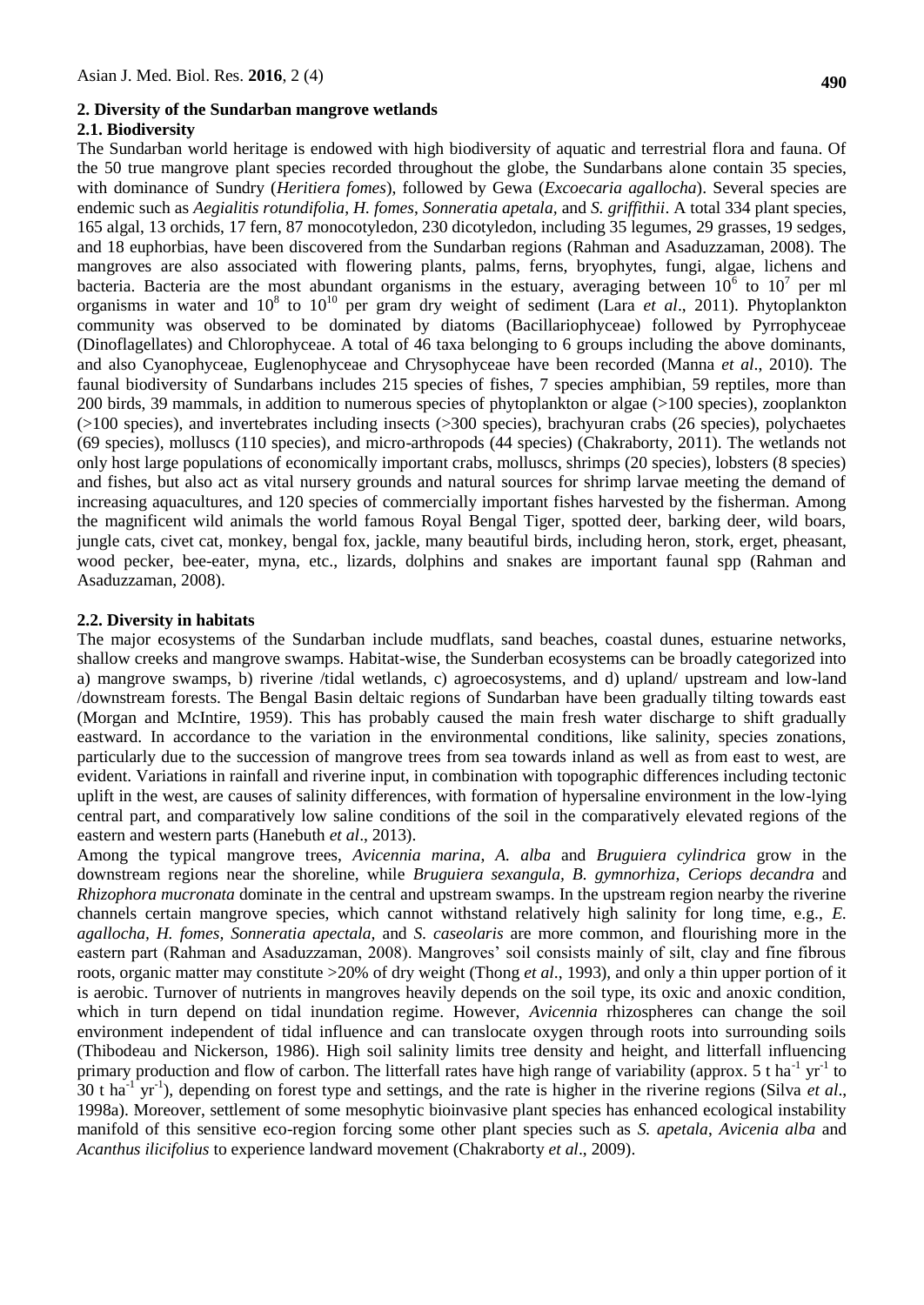# **3. Key functional aspects and ecosystem services of the mangroves**

# **3.1. Root system**

One of the important functions of mangroves is sediment trapping by their complex aerial root systems, and thus acting as sinks to the suspended sediments and associated organic matters, to aid in coastal land expansion (Twilley *et al.*, 1992). Water velocity within the creek often exceed 1 m s<sup>-1</sup>, while within swamp (large area) it rarely reach  $0.1 \text{ m s}^{-1}$  due to the frictions from the bed and mangrove roots. The density of prop roots and pneumatophores in a tidally driven mangrove wetland is most important in determining whether the system is eroding or accreting. Mangrove roots are also ideal places for active nutrient turnover. Nitrogen transformation (ammonification, denitrification, nitrification) or nitrogen fixation rate by bacteria are greater in mangrove soils with more plants than soils without plants, including the root system (Routray *et al*., 1996). Also, higher rates of bacterial sulfate reduction coincide with the presence of underground mangrove root systems (Kristensen *et al*., 1991). Calcium phosphate is the dominant form of phosphorus in below ground roots, whilst litterfall turnover plays vital role in phosphorus dynamics as the nutrient is mainly stored in mangrove leaves (Silva *et al*., 1998b). Inorganic carbon in mangrove sediments is mostly found as  $FeCO<sub>3</sub>$  and mangrove rhizospheres are active sites for iron precipitation (Alongi *et al*., 2001).

# **3.2. Allochthonous input and trapping of nutrients**

Being a river-influenced mangrove system, the Sundarban is characterized by high influx and strong out-welling of nutrients, which play a vital role on fishery productions in the adjacent coastal waters. During the monsoon, the estuarine regime of Sundarban is influenced by the interaction of the riverine discharge and the tides, which together enhance the seaward drift of the sediments, while during the dry period, with reduced freshwater input, strong tidal currents govern the estuary facilitating the upstream drift of suspended sediments in the wetlands (Rahman and Asaduzzaman, 2008). Sediments in many mangroves are highly traversed by numerous crab holes, making the mangrove soil highly porous, which also facilitate material exchange through tidal water movement. Phosphate, nitrate, and dissolved organic carbon (DOC) in groundwater may become highly concentrated compared to creek water at low tide and during dry season (Lara and Dittmar, 1999). Mixing of surface and ground water is an important buffer mechanism for nutrient exchange between coastal and mangrove waters. Groundwater is recharged by downward infiltration, a process facilitated by high number of crab holes, during receding peak of flood tide. Nutrient trapping in pore water can result in reduction of tidal export, hence, ground water flows and fluctuations can influence the total nutrient export from the mangrove (Ovalle *et al*., 1990).

# **3.3. Biomass and litter production**

Mangroves contribute significantly to the global carbon cycle, with an important contribution of litter fall derived organic matter, and globally the estimated mangroves litter fall varies from 130 to 1870 g m<sup>-2</sup>  $y$ <sup>-1</sup> (Twilley *et al*., 1997). In the mangroves of coastal region in Bengal delta, *Avicennia* spp. litter production is high in the post-monsoon and low in the pre-monsoon periods. Litter from the mangroves is composed of leaves, twigs, branches and seeds. Seeds alone may account for about 25% of the total litter fall for *Avicennia* spp. in mangrove habitats (Chowdury *et al*., 2011). Accumulated mangrove litter may wash into rivers and streams when rain or tides inundate the forest. Sundarban mangroves estuaries are one of the largest detritusbased ecosystems in the world where mangrove litters, providing a bulk portion of the detritus and nutrients, and playing an important regulatory role for the productivity of adjacent Ganges–Brahmaputra estuarine complex, which act as an important nursery ground for many commercially important shell and fin fishes.

# **3.4. Carbon and nitrogen fixation**

Mangroves are second only to tropical rain forests in term of primary production (average 2.5 g C m<sup>-2</sup> d<sup>-1</sup>). Majority of photosynthetic carbon fixation occurs in the canopies. Epiphytic macroalgae on prop roots can equal annual litterfall of the fringing forest and have high aerial carbon fixation rate (>2.7 g  $C/m^2/day$ ) (Dawes *et al.*, 1999). Seasonal plankton blooms can also be a major source of autochthonous production of organic carbon. In relatively less turbid shallow waters, phytoplankton can constitute 50% of total carbon fixed per day in comparison to 43% in mangrove swamps (Day *et al*., 1982). High turbidity, flactuations in salinity and relatively small ratio of open water to mangrove forest contribute to lower primary production (20%) by phytoplankton (Robertson *et al*., 1992).

To compensate the low nitrogen content in soil and loss of nitrogen through denitrification, nitrogen fixation by certain microbes present in sediments, decomposing leaves, pneumatophores, rhizosphere soil, tree bark and cyanobacterial mats, is generally high in mangroves, especially in, compensating >40% of annual nitrogen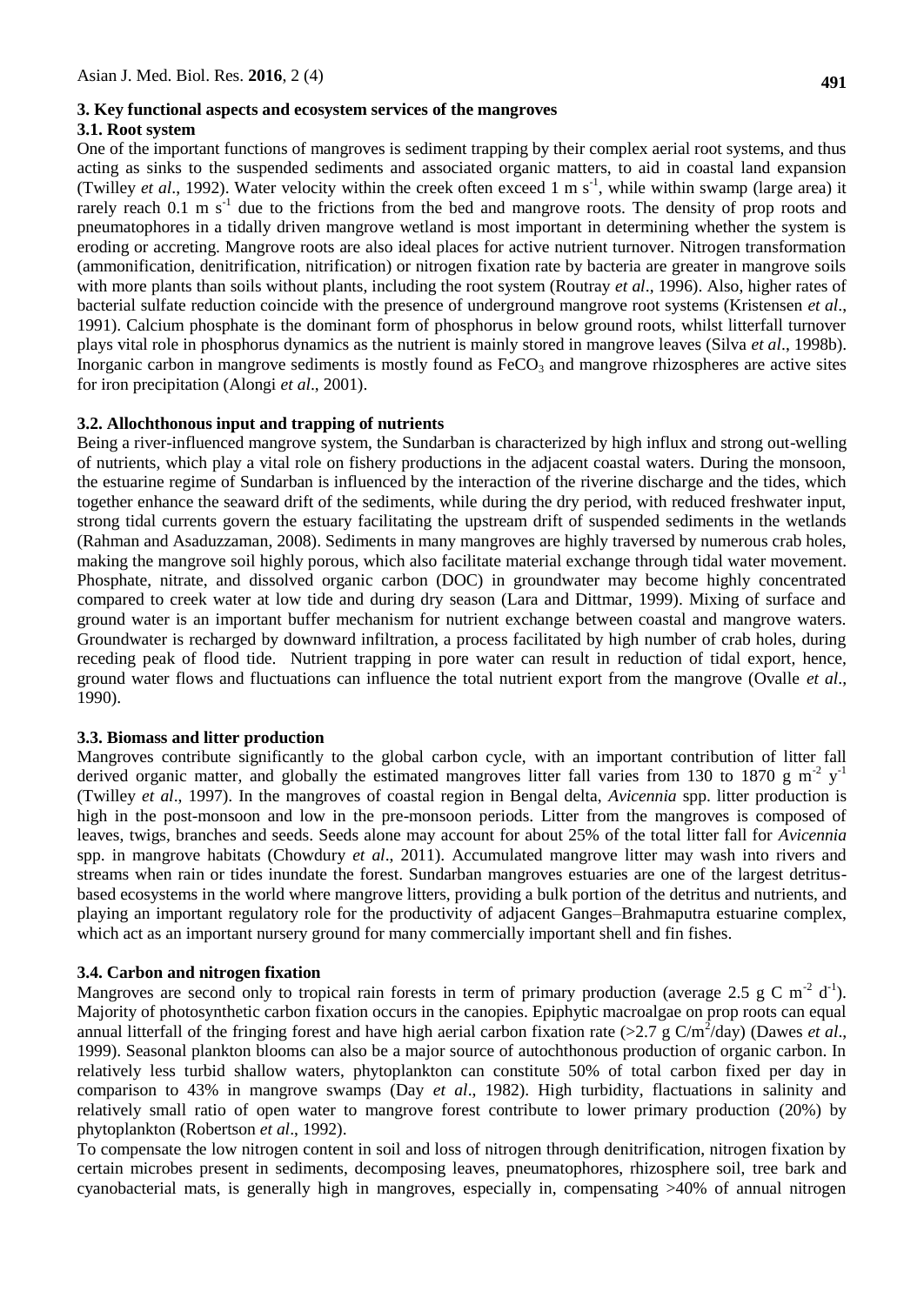requirement of the swamp forests and wetland ecosystems (Sengupta and Chaudhuri, 1991). Photosynthetic nitrogen fixation is commonly carried out by cyanobacteria or by photosynthetic bacteria, e.g., purple sulfur bacteria. However, the fixation rate can be low in soil sediments and rhizospheres if high concentration of soluble nitrogen is present in water (van der Valk and Attiwill, 1984).

#### **3.5. Recycling of nutrients**

To adjust with the very unstable environment, many mangrove trees have developed re-translocation and resorption of nutrients prior to shedding of their leaves. Recycling of organic matter is important in fulfilling the high nutrient demand of highly productive mangrove systems. Nitrogen re-translocation and storage is associated with litter dynamics as substantial amounts of nitrogen are preserved in the canopy and long-lived leaves. Microorganisms, especially associated with root systems, have also the ability to nutrient regeneration or mineralization of organic compound. Crabs, insects and other animals, who consume huge amount of mangrove vegetation, also play considerable role by enrichment via excretion. Mud crabs can contribute majority (>60%) of the nitrogen required for primary production by burial of litters, although this transformation yield may be low (<10%), depending on tree species and spatio-temporal variations. Thus, the patterns of material recycling in particular mangrove localities invariably influence the regional productivity (Robertson *et al*., 1992).

#### **3.6. Microbial transfer and turnover of nutrients by microorganisms**

Microbes play a vital role in nutrient recycling in a mangrove system and contribute to its high productivity. Among them bacteria and fungi constitute the bulk (>90%), whereas algae and protozoa are represent the rest minor portion. Sediment bacteria in mangroves consume DOC, thus play important role in export of DOC to nearby coastal waters (Alongi *et al*., 2001). Nitrogen is generally utilized by bacterial conversion of soil nitrates, derived from nitrogenous organic compounds, into ammonium which can be assimilated by both plants and bacteria. Rapid decomposition rate of fallen litters increases the availability of nutrients for re-absorption by roots and prevent the loss of nitrogenous compounds (Rivera-Monroy *et al*., 1995). Phosphate soluble bacteria in the root system, depending on root oxygen translocation rate, also play potential role in supplying soluble form of phosphorus to plants (Vazquez *et al*., 2000). In the vast anaerobic zone of mangrove sediments, decomposition of organic matter is accomplished mainly through sulfate-reduction. Photosynthetic anoxygenic bacteria fix a large portion of carbon within sulphur-rich sediments through utilization of  $H_2S$  instead of  $H_2O$  as electron donor. Sulfate reducing bacteria, which are also among the most numerous bacterial groups  $(10<sup>6</sup> CFU)$  $g^{-1}$ ) in mangrove root systems (rhizospheres) utilize soluble sulphur to react with iron complex (FeOOH-PO<sub>4</sub>) producing pyrite  $(F \in S_2)$  and releasing soluble phosphate, thus play important role in the production of soluble iron and phosphorus (Sherman *et al*., 1998).

## **3.7. Exchange with the atmosphere**

Gaseous exchange of carbon between mangrove systems and the atmosphere is very important and depends on the biochemical phases of different physiological reactions. During respiration of the flora and fauna of the mangroves a large portion of  $CO<sub>2</sub>$  is expelled to the atmosphere. However, benthic respiration also acts as the other major process facilitating the organic carbon expulsion from mangrove ecosystems, and most of the total CO<sup>2</sup> release from the sediment is mediated by microbial sulfate reduction (Alongi *et al*.*,* 1998). On the other hand, nitrogen is generally transferred to the atmosphere as gaseous nitrous oxide  $(N_2O)$ , a by-product of both denitrification and nitrification. Denitrification is a sub-oxic process within mangrove sediments, while nitrification-derived  $N_2O$  is produced in aerobic regions. Comparison of phytoplankton production to community respiration has indicated the heterotrophic nature of the Sundarban ecosystems. The saturation of dissolved carbon dioxide in the creek surface water with respect to the atmosphere has been shown to fluctuate seasonally, between 59% and 156%, with minimum and maximum levels during post- and pre-monsoon, respectfully (Manna *et al*., 2012).

#### **3.8. Exchange with the coastal ocean and carbon sinking**

Leaf litters are the major source of carbon in mangrove ecosystems. Organic detritus is exported to nearby coastal waters both as particulate and dissolved forms. A bulk of primary production can be transported as particulate organic matter, and the organic carbon export is dependent on tidal force among different mangrove habitats. Tides facilitate export of more than 80% of leaf fall when amplitude is greater than 2 m (Twilley, 1998). Nutrient exchange rates vary in different parts of the mangrove creeks, and are more rapid in vegetated banks (>90% of nitrogen flux, Davis *et al*., 2001). In comparison to the terrestrial forests, mangroves are more efficient sinks for atmospheric carbon, sequestering four times carbon per unit area (Khan *et al*. 2007).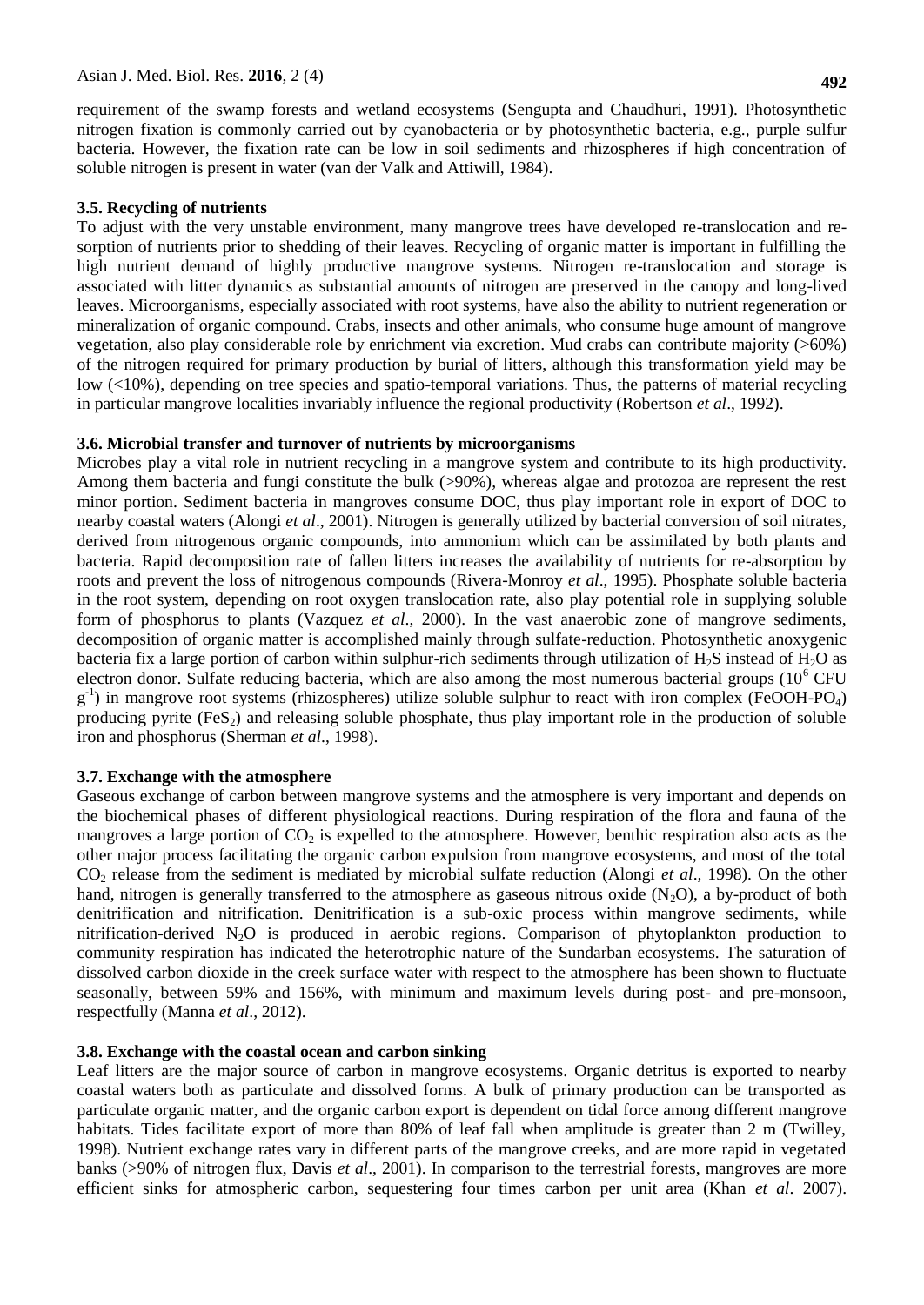#### Asian J. Med. Biol. Res. **2016**, 2 (4)

Exchange of organic compounds (with carbon, nitrogen etc.) between mangrove wetlands and nearby estuaries is predominantly mediated as dissolved form, e.g., in case of *Avicennia* forests, >90% of total organic carbon, and the magnitude of the DOC flow from mangrove ecosystem to the offshore invariably depends on the decay of particulate organic carbon (POC) in inter-tidal mangrove zones (Davis *et al*.*,* 2001). Mangrove originated dissolved organic matter greatly contributes in the secondary production of nearby estuaries and most of the expelled DOC and DON can rapidly be utilised by microfauna and macrofauna present in estuaries (Camilleri and Ribi, 1986). However, a major portion of mangrove detritus including DOC has been reported to be refractory to biological assimilation, and thus included in carbon sinking (Alongi *et al*., 1993).

#### **3.9. Food chain and energy transfer to higher trophic levels**

In the mangrove ecosystems, the plants and other primary producers (algae) convert energy into living biological materials. Leaf litters are the major source of carbon in mangrove forests on the swamp ecosystems. Food and energy are consumed through sequential transfer into organisms of higher trophic levels, while at each stage of this food chain, some energy is excreted as waste, or converted into body growth or heat after respiration and also during reproduction. Phytoplankton are the primary sources of foods or energy in the mangrove wetlands, initiating the food-chain which may culminate in large harbivorus and carnivorous fishes and also to terrestrial birds and mammals. Detritus feeders, plant grazers, and zooplankton are the primary consumers, and the secondary and tertiary consumers include estuarine birds, ducks, invertebrate predators, and fish. Excreta and detritus pass to the decomposer tropic level where microorganisms break down the material. In case of mangrove dominated Sunderban estuaries, where huge quantities of leaf litters are loaded to the adjacent estuarine water, the availability of nitrogen is considered as a major limiting factor in determining overall productivity and heterotrophic bacterial production may exceed phytoplankton primary production (Manna *et al*., 2012). Community respiration rate provides a estimate of heterotrophic activity that can be directly related to the oxidation of organic matter and it is regarded as a key index of the energy used by consumers at a given time and place (Biddanda *et al*., 1994). Sunderbans estuary is designated as a moderately productive estuary with an annual integrated phytoplankton production rate ranging 3.0 to 6.0  $\mu$ g C L<sup>-1</sup> h<sup>-1</sup> and community respiration ranging 1.5 to 3.5  $\mu$ g C L<sup>-1</sup> h<sup>-1</sup> (Manna *et al.*, 2012). Mangrove-derived detritus is the dominant energy source serving major portions of the diets of and many organisms including crustaceans, oysters, mussels, insect larvae, nematodes, polychaetes, and fishes in the estuarine wetlands of the Sundarban mangroves. Active microbial transformation of detritus facilitates the channelling of essential nutrient elements from lower organisms (protozoa and metazoa) and subsequently to organisms of higher trophic levels (Bano *et al*., 1997).

### **3.10. Grazing and decomposition of mangrove litter and detritus**

Mangrove ecosystems, characterized with high rate of leaf fall, produce large amounts of litter in the form of falling leaves, branches and other debris. Large scale grazing of the vegetative parts of mangroves by various animals, especially crabs and insects, influences the system functions of the swamps and wetlands ecosystems. Crabs can consume huge amount of leaves or carry them down their burrows. Field experiments have observed the extremely swift capacity of crabs grazing, macerating most of the mangrove litters within an hour, which can be facilitated by co-participation of amphipod like small grazers, turning larger foods into small particles, thus increasing the surface area for microbial colonization and decomposition (Twilley *et al*., 1997). Intense bioturbation by mud crabs allow oxygenation into the sediments. Besides, crabs can consume mangrove seeds to a large scale affecting its dispersal. Insect herbivores can remove >35% of leaf areas and teredinid molluscs (shipworms) can ingest >90% of decomposing trunks (Robertson, 1991).

Mangrove"s vegetative parts, i.e., mostly lignin and cellulose derivatives, are difficult to convert into simple forms but can be degraded by microorganisms into water-soluble compounds. Bacteria, autochthonous to mangrove ecosystems, can readily assimilate the leachable components, particularly in the aerobic conditions, and this utilization rate is manifold (>18x) higher than that of planktonic microflora (Benner *et al*., 1986). Fungi can tolerate high levels of phenolic compounds of mangrove leaves that inhibit growth of other microbes, and fungal decomposition of non-leachable compounds is facilitated by their secreted enzymes capable of degrading pectin, protein, starch, cellulose and lignin. Afterwards, secondary colonization of bacteria and fungi initiates further decomposition with similar enzymatic activities (Raghukumar *et al*., 1995).

Decomposition of mangrove detritus is initiated as leaching of soluble materials, mostly in the form of carbohydrates and other dissolved organic matter (DOM). The leechable organic matters, comprising nutrients, are recycled both in the mangrove area and in adjacent habitats through hydrological processes. The weight loss of different classes of leaves and non-leaf litters varies from 40 to 80%, as partial decomposition rate was found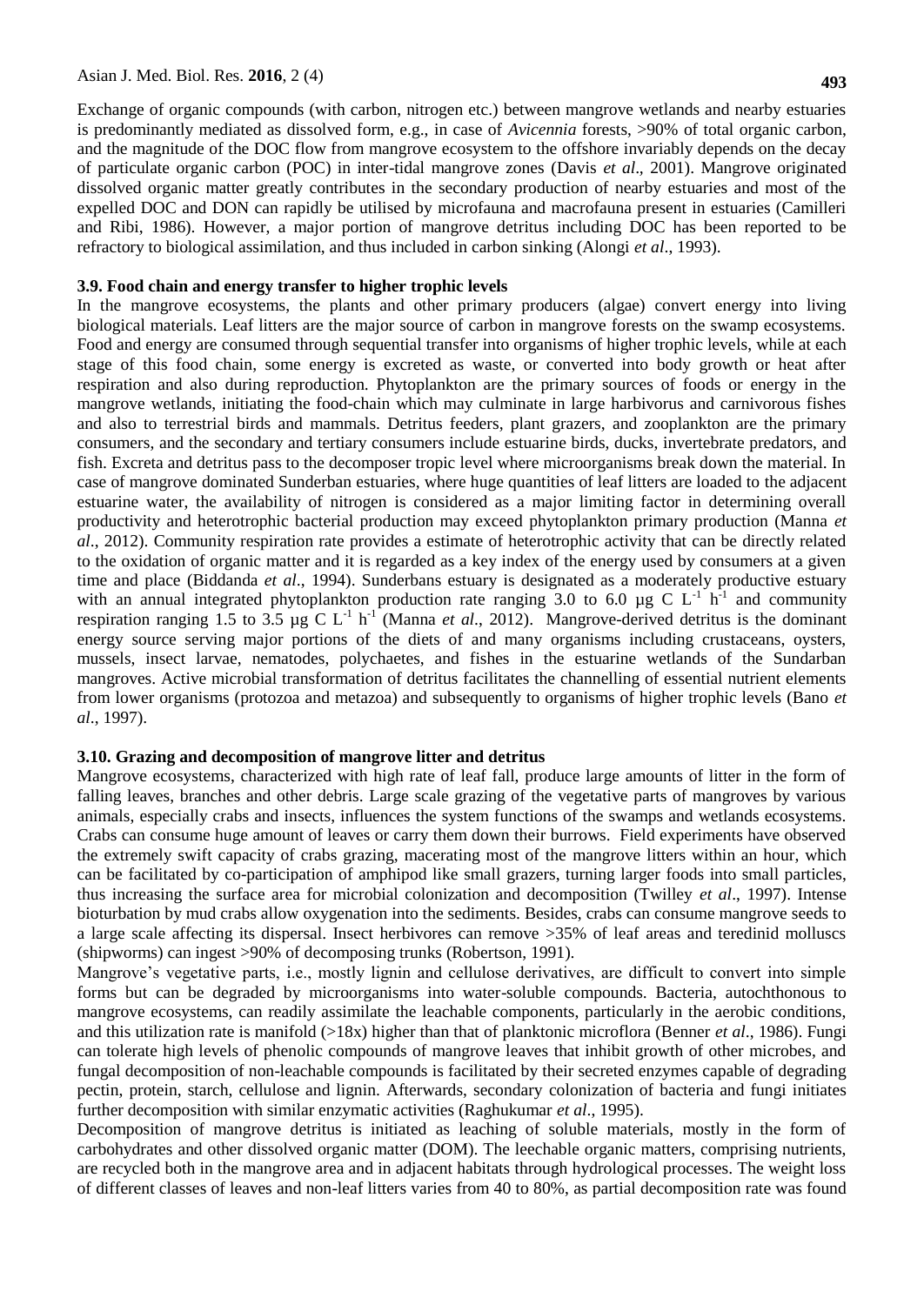to be slower for non-leaf litters in Bangladesh Sundarbans (Haq *et al*., 2002). Nitrogen rich detritus materials become foods for the smaller animals such as worms, snails, shrimps, mollusks, mussels, barnacles, clams, and oysters. These detritus eaters then become foods for the carnivores, including crabs and fish, subsequently birds and game fish, following the food web, culminating in man.

#### **3.11. Ecosystem services**

Among the numerous ecosystem service components of the Sunderban mangrove ecosystems include but not limited to (I) goods to sustain livelihoods, e.g., foods and drinks, timbers, leaves (used to build house roofs and cooking fuel), fibre, medicinal components, cosmetic resources, and compounds used for renewable energy; (II) vital environmental services including primary production, replenishing gaseous oxygen, habitat provision supporting biodiversity, water transportation, nutrient cycling, pollination, genetic resources, preservation of organic components or signatures with the sinking sediments etc.; (III) invaluable regulating services, beneficial to human populations, including filtration of air pollutants, detoxification of water and sediments, erosion control, local climate regulation, protection from solar UV-B radiation and "green house" effects, flood risk mitigation, protection from storms, acting as surface water reservoirs, groundwater replenishment, crop pest regulation, human and animal disease regulation, land reclamation and shore stabilization; and (IV) cultural services, e.g., spiritual and sectarian values, ornamental products, recreation and ecotourism (Walters *et al*., 2008).

Sundarban mangroves are highly valuable as sources of a variety of fruits and other natural foods, and also provide breeding grounds and nurseries for many edible fishes, shellfishes, and turtles. For the fisheries sectors, the Sundarban ecosystems have immense importance as the estuarine habitats serve as nursery, feeding and breeding grounds for many economically valuable fishes and shellfishes. The mangrove ecosystems harbour higher densities of juvenile fishes than adjacent estuarine and coastal regions. A large number of estuarine fishes use mangrove during juveniles due to their a) feeding requirements, b) active preferences for particular physical conditions reducing effectiveness of predators (e.g., turbidity) and c) structural complexity, increased shelter from predators provided by prop roots, pneumatophores, and fallen log and branches in mangrove forests and within debris in mangrove creeks (Robertson & Duke, 1990). The catch of fishes, shrimps and prawns, crabs, molluscs, etc. contributes value to the small-scale fisheries. Various goods, mainly firewood, shells, honey, wax, tannins, and medicine, are frequently harvested from the mangrove ecosystems, which contribute to the value of the subsistence forestry sector (Sarker *et al*., 2010). The rich biodiversity of the Sundarban mangroves is highly attractive for recreational purposes and are invaluable in flourishing ecotourism. The endemic presence of the Royal Bengal Tiger, crocodiles, deer, monkeys, and migratory birds in these coastal mangroves invaluably contributes to ecotourism.

#### **4. Climate impacts on ecosystem dynamics, diversity and functions**

The influences and relationships of various climatic factors, e.g., sea level rise, rainfall and temperature anomalies, tidal fluctuation, etc., with the key physical, biogeochemical and biological factors of the mangrove wetland and forest swamp ecosystems, eventually impacting the diverse functional and beneficial services, have been schematically depicted in Figure 1. The major aspects and probable impacts of climate change impacts on the mangroves ecosystem functions and diversity, as reflected by the variable influences of individual key climatic factors, have been briefly described in the following sections.

#### **4.1. Tidal influences**

Sundarban mangroves are characterized by asymmetry between the ebb and flood tides, i.e., while circulating within the creeks, ebb tide being shorter in duration but with stronger currents than the flood tide. When the tide reaches high at the head of creek, it is already falling at the mouth, this provides necessary water slope to accelerate water back toward the mouth as the ebb phase commences. Stronger ebb current thus aid in maintaining tidal channels navigable. However, mangrove channels in the coastal downstream, with inter-tidal mud flats near the shoreline, usually become very shallow, where friction effects dominate, preventing the formation of ebb tidal jets at the mouth of creeks. During ebb tide the wetland discharged water enters the near shore region in low velocity, whilst during flood tide the strong waves often push back to re-enter into mangrove creek. Thus the nutrient rich mangrove water usually stays in near-shore for long time and mixes slowly with offshore water (Wolanski and Ridd, 1990).

The inundation of mangrove swamp at rising tide is unique as during initial stage the tidal waters come through numerous crab holes in the ground, and such mixing acts as important buffer mechanism preventing salt accumulation and facilitating nutrient exchange between coastal and mangrove waters (Ovalle *et al*., 1990). The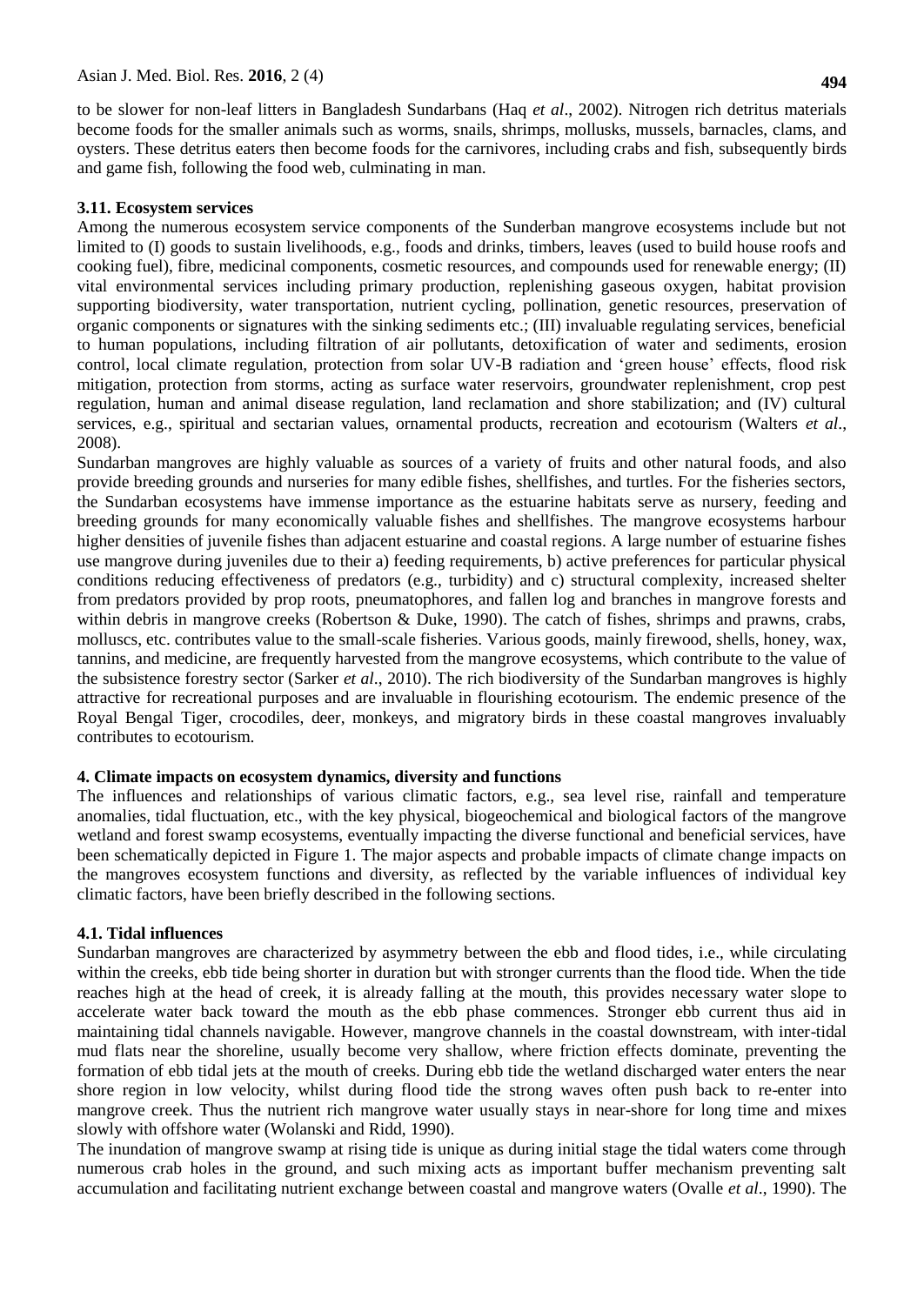**495**

balance between rainfall and evaporation, in conjunction with the tidal variations, is a key factor determining the vegetation and productivity in the mangrove swamp (Oliver, 1982). Input of nutrients from the floor of the mangrove swamp by tide or rainfall is a major source for nutrient increase in the creeks. Nutrient availability is the most vital feature that determines the swamp vegetation and primary production, but its availability is regulated by the spatio-temporal variation in tidal amplitude and may be higher in tidal creek during the neap than spring tides (Lara and Dittmar, 1999).

The semi-diurnal tidal fluctuations in the Sundarban mangrove indirectly facilitate the reduction of competition among different organisms, due to alternating wetting and drying, and also exporting wastes, detritus, and effectively dispersing mangrove propagules, aiding the forest growth and expansion. Export of litter from mangrove ecosystems is exclusively dependent on tidal amplitude, e.g., in case of high tidal amplitude as high as 70% of total leaf fall, and conversely, in case of low tidal amplitude only 7% of total leaf fall, produced between tides (Silva *et al*., 1998a). Moreover, an increase in tidal fluctuation has been correlated with the faster decomposition of mangrove detritus, facilitated by the increased microbial activities (Robertson *et al*., 1992). Interestingly, high resolution analysis of surface waters from tidal estuaries of the Bengal delta and riverine channels of the Sundarban mangroves have revealed conspicuous influences of water salinity and tidal phases, i.e., ebb and flood tides, on microbial population dynamics and diversity (Lara *et al*., 2009, 2011; Batabyal *et al*., 2014).

# **4.2. Sea level rise and coastal erosions**

Mangroves grown in the low-lying coastal regions, like Sundarban in the Bengal delta, are particularly sensitive to the climate change mediated increase in sea surface height. If mangroves" land-ward propagation rate is lower than the habitat loss rate due to sea level rise (SLR), these important ecosystems are on the verge of severe degradation and may become extinct in many regions. SLR mediated alterations in mangrove habitats will invariably influence the nutrient flow and composition in coastal areas. The annual mean sea level near the Sundarban mangroves has risen steadily, e.g., during 1985 – 1998 more than 4 mm, at a rate of 3.25 mm per year, which is significantly higher than average global sea level rise of 2 mm per year. On the other hand, the rate of coastal erosion, as measured for the Indian Sundarban mangroves, has been measured about 5.70  $\text{km}^2$  per year within the time span of 1989 to 2014, showing more impacts to the south-western edges, particularly, 12 sea facing southern islands, including the "Jambu" and "Sagar" Islands (Ghosh *et al*., 2015). The conspicuously higher rate of SLR, affecting the Sundarban wetlands habitat loss, might be due to the regional low-lying topography, with very low slope and elevation only  $0.9 - 2.1$  m above mean sea level, compounded with high riverine discharge of water and sediments (Hussain and Acharya, 1994). The coastline retreat of about 3 km between 1968 and 2014 has already been observed for the southern islands, with a loss of  $284 \text{ km}^2$  within the last 50 years, whereas accretion being 84 km<sup>2</sup> only (Ganguly *et al.*, 2006). On the other hand, increase in riverbank erosion during  $2000 - 2010$  has instigated the formation of new marshy areas of about 6.0 km<sup>2</sup> inside the comparatively low-saline upstream of the mangrove forests (Figure 2). Rising sea level, combined with coastal erosion, has caused submersion of two islands in the Sundarban, and a dozen more are under threat of submergence. According to the current prediction, the low salinity areas will be intruded further inland and probably become considerably reduced, causing massive shifts in the abundance and distribution of mangrove species in the Sunderban (Sams-Uddin *et al*., 2013). Sea level rise associated increase in salinity may diminish the low-salinity tolerant species and cause intrusion and flourish of halo-tolerant coastal species towards more inland, posing immense threats to biodiversity and economic losses.

# **4.3. Temperature**

In the coastal region of the Bengal delta harbouring the Sundarban mangroves, sea surface temperatures have increased at a rate of approximately 0.05°C/year, which is much higher than the observed warming trends in the tropical Pacific Ocean (0.01–0.015 °C/year) or tropical Atlantic Ocean (0.01–0.02 °C/ year) (Mitra *et al*., 2009). Warmer temperature events since 1960s have been thought to greatly influence the phenology of organisms, the range and distribution of species, and the composition and dynamics of communities (Walters *et al*., 2008). Climate change mediated variations in temperature, will continue to affect at all levels of biological organisation, and physiological and ecological processes in many direct, indirect and complex ways. For the Sundarban ecosystems, increase in temperature has been observed to influence growth and development of the growing stock of the mangrove forests (Rahman and Asaduzzaman, 2010). Species diversity of phytoplankton in Sundarban wetlands is higher in summer (March) and lower in winter (November), indicating its close correlation with ambient summer temperature (25-35 °C) (Manna *et al*., 2010). Climatic variations have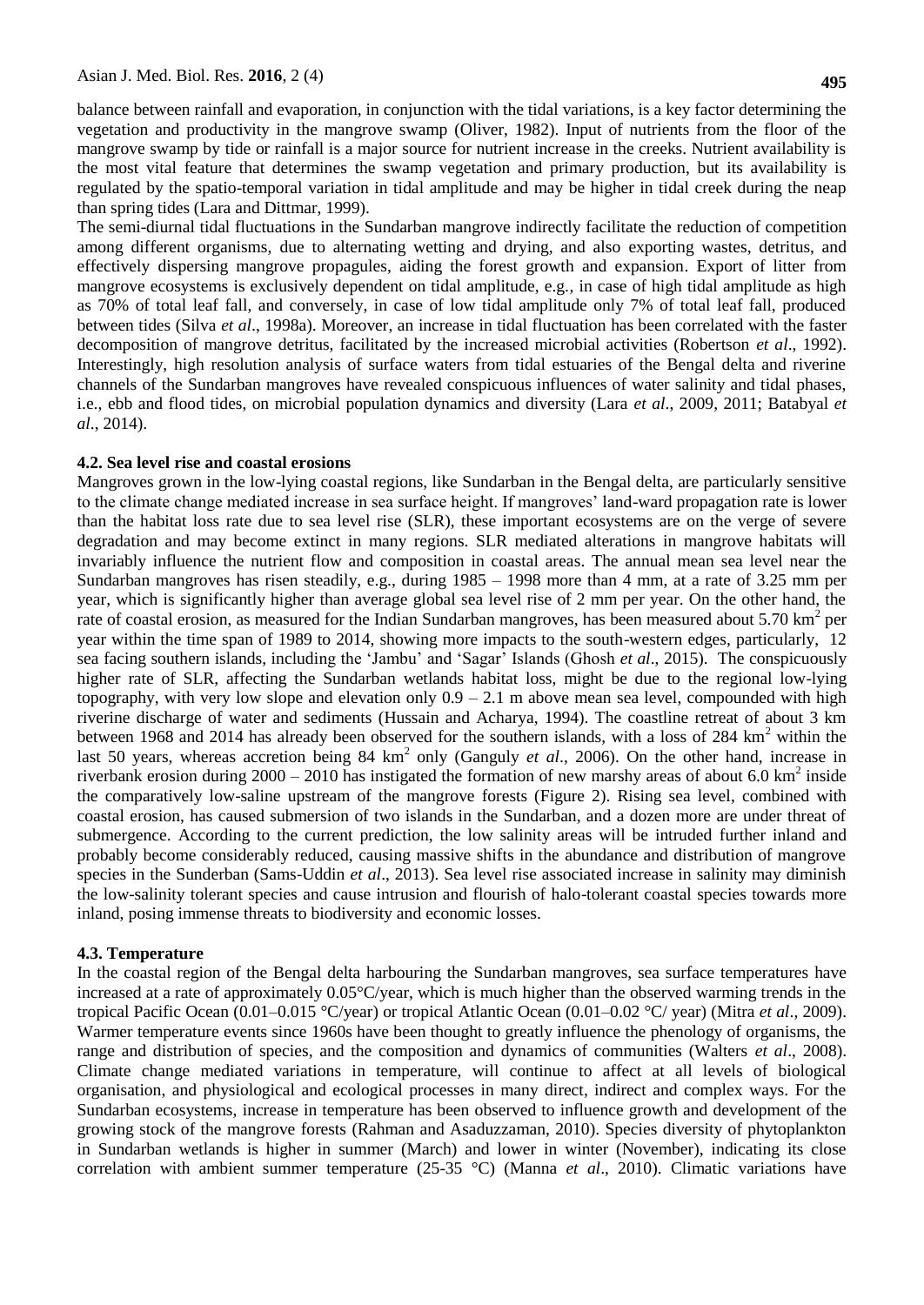detectable effects on fish distribution through changes in growth, survival, reproduction or responses to alterations at other trophic levels (Perry *et al*., 2005).

#### **4.4. Salinity**

Annually, the water salinity increases during the dry season and influences the seasonal variability of soil salinity, which is correlated with the variability of monsoon rainfall and river water discharge. Peak salinity level (20 to 30 ppt in the downstream region) occurs in March-May and drops gradually in the soil and abruptly in water after June. Anthropogenic drivers, particularly some developmental infrastructures, e.g. construction of dams and large-scale shrimp farming in the upstream, have dramatically decreased the level of freshwater flow to the Sundarbans, facilitating the climate change induced salinity intrusion (Lara *et al*. 2011). More than double increase in the area of high salinity (>20 ppt) of sub-surface soil, extending beyond the Sundarban mangroves, has been recorded since 1973 and it is attributable to salinity intrusion in groundwater (Figure 2), although the top soil (upper 15 cm) salinity is usually lower in the eastern part (1-18 ppt, Aziz and Paul, 2015). The upstream low salinity zone contains the highest ecosystem carbon stock  $(336 \pm 15 \text{ Mg C ha}^{-1})$  followed by moderate and strong salinity zones. The regional differences of carbon stock the Sundarban has been related to salinity and dissolved nutrients (Wahid *et al*. 2007) and with increasing salinity the mangrove plants become dwarfed. The observed salinity intrusion in the Sunderban swamps may have far reaching consequences to its biodiversity, with likely decline in species richness. Increase in soil salinity in the Sundarban mangroves swamp has been related to the recent decrease in canopy closure, and increase in the prevalence of a top dying disease of economically important tree species *Heritiera fomes* (Aziz and Paul, 2015; Figure 2). However, biomass production in wetlands may increase during the dry period with higher salinity of water if the salinity regime is within the tolerance level of planktonic biomass (upto 15 ppt). Deterioration of desirable water quality due to salinity ingress, compounded with anthropogenic pollutants, may have substantial negative impacts on commercially important fish larvae, and the observed sharp decline in the harvest of commercially important fish species, especially in the central part of the Sundarban (Mitra and Banerjee 2011; Raha *et al*., 2012).

### **4.5. Glacier melting, rainfall, and riverine input**

Himalayan glaciers are reported to be among the fastest retreating in the world due to the effects of global warming. Among the identified implications of global warming on glacier retreat in the Himalayas include, firstly, in the short run, more water will be available for the perennial rivers, which may generate positive effects in dry season; secondly, chances of glacial lake outburst floods (GLOFs) may increase putting downstream communities and river infrastructure at higher risk; thirdly, in the long run, dry season flows may reduce; and, fourthly, higher silt loads may result from the increased dry season flows in the short run, which can drastically reduce the lifespan of downstream reservoirs (IPCC, 2007). Climate change mediated enhance in glacier melting in the Himalayas has been related to the higher erosion rates over land accretion, as well as to the increase in riverine sediment discharge and deposition in the coastal regions within and nearby the Sundarban (Ghosh *et al*., 2015). The higher deposition of allochthonous sediments along the shallow tidal channels, particularly in the swamp region, may increasingly modify the inundation and salinity regimes, with change in species succession, ultimately influencing the food web and biodiversity in the predicted climate change scenarios.

In the Bengal delta, >80% of annual rainfall occurs during the monsoon season from June to October. The mean annual rainfall in the Sundarban region varies from about 2000 mm in the east and 1600 mm in the west (Rahman and Asaduzzaman, 2010). Organic carbon and nutrient import rates show variations in response to seasonal fluctuations as well as the amount and occurrence of rainfall. A recent study on the Amazon forests encompassing mangrove wetlands has observed that intense precipitation anomalies are associated with lower growth of the trees, while the occurrence of drought can increase their mortality and cause less sequestration of atmospheric carbon by the forest and wetland ecosystems (Feldpausch *et al*., 2016*)*. On the other hand, increased runoff mediated higher concentration of suspended sediments are correlated with higher turbidity with negative impact on photosynthetic activity of the phytoplankton, with reduction in overall productivity of the mangrove wetland ecosystems (Ghosh *et al*., 2015). Anomalies in seasonal rainfall, compounded with increase incidences of heat spells, may cause profound reduction in crop and fruit harvests in the Sundarban, with implications for coastal health and food security, as predicted for rain-fed agriculture due to climatic variations (Challinor *et al*., 2007).

The great hydrologic network comprising rivers, creeks and canals of Sundarban (in total 430 in Bangladesh part) facilitates the freshwater flow into the mangrove ecosystems (IWM, 2003). Nutrients and sediments from river water enrich mangrove soil, especially during flooding. Increase in riverine nutrient input, often with high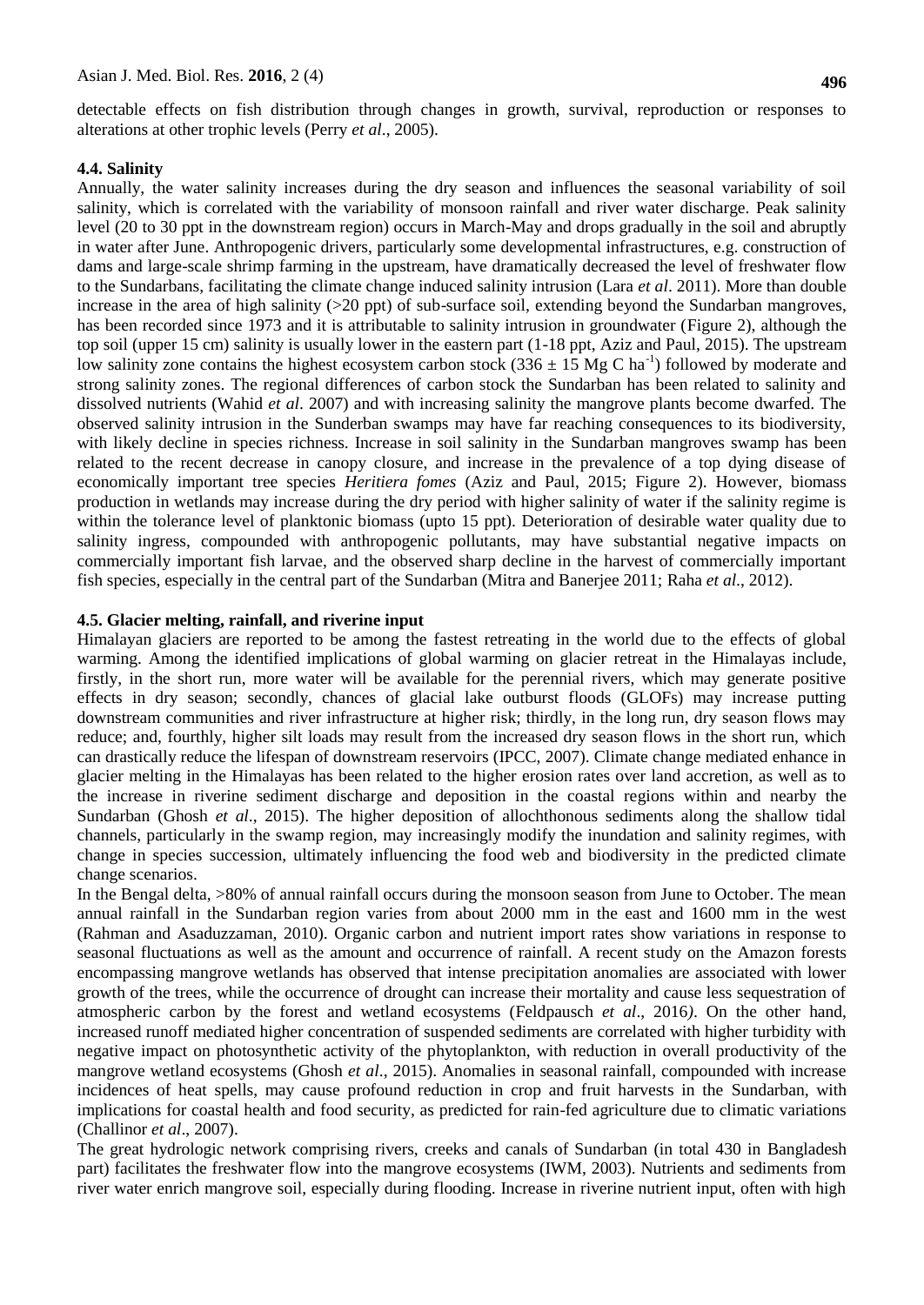suspended sediment load (exceeding 1,000 mg  $1^{-1}$ ), can contribute to increased tree height, high primary production and litterfall in the Sundarban ecosystems, as observed for mangroves in other continents (Day *et al*., 1987). Interestingly, in some parts of a mangrove system, nutrients like total organic carbon, dissolved inorganic nitrate (DIN) and dissolved inorganic phosphate (DIP) may be imported in one time and exported in other time of the same month resulting in rapid variations of nutrients (Davis *et al*., 2001). A conspicuous observation for some basin mangroves, including the Sundarban, is the strong correlation of rich vegetation in swamp forests with higher river input and rainfall driven lower salinity, resulting higher biomass and higher carbon stock during monsoon (Rahman *et al*., 2015).

# **4.6. Cyclones and tidal surges**

On the Bay of Bengal along the Sundarbans the occurrences of cyclones increased by 26% between 1881 and 2001 (Singh, 2002). A projection modelling predicts a further increase in the frequency of cyclones, particularly in the late monsoon season, as well as a higher intensity of storms in the pre-monsoon months (May and June) between 2070 and 2100 with the possible outcomes for mangrove structure and functions (Unnikrishnan *et al*., 2011; Ghosh *et al*., 2015). During the appalling Indian Ocean Tsunami in 2004, which claimed the lives of more than 230,000 people in fourteen countries, the presence of Sundarban mangroves in the costal Bay of Bengal is thought to save hundreds of thousands of lives. Similar protective role of mangroves shielding the coastal communities from cyclones and tidal surges at the expense of loss of huge number of swamp flora has been known. In the recent decade, cyclonic storm "Sidr" in 2007 destroyed some 30,000 ha, comprising about onefourth, of Sundarban mangrove forests (Figure 2). Furthermore, in May 2009, much of the momentum of cyclone Aila was absorbed by the mangroves, saving the city of Kolkata and other urban sprawls in close vicinity (Shams-Uddin *et al*., 2013). However, following a sequence of recent severe disturbing events, with several cyclones in a row ('Sidr' in 2007, 'Nargis' in 2008 and 'Aila' in 2009), there is concern that the mangroves' regeneration ability has been weakened.



**Figure 1. Interactions and influences of climatic factors on the key physical, biogeochemical, biological functions of the wetland and forest ecosystems, with reference to ecosystem services of the Sundarban mangroves. The major regulations among the ecosystem components influenced by the climatic factors have been shown by arrows. The coloured texts of individual ecosystem component matched those of the filled encircles of regulating climatic factors, e.g., green, brown, blue and violet coloured components are regulated by i) sea level rise/tide/salinity, ii) Glacier melting/rainfall/river discharge, iii) sunlight/temperature, and iv) wind/cyclones, respectively.** 

## **4.7. ENSO**

Climatic modulations due to the El Niño Southern Oscillation (ENSO) have large impact on the monsoon rainfall variability and intensification, compounded with flooding events, and sea surface temperature increase in Southeast Asia. The decadal ENSO events, which are gradually becoming more severe, causing record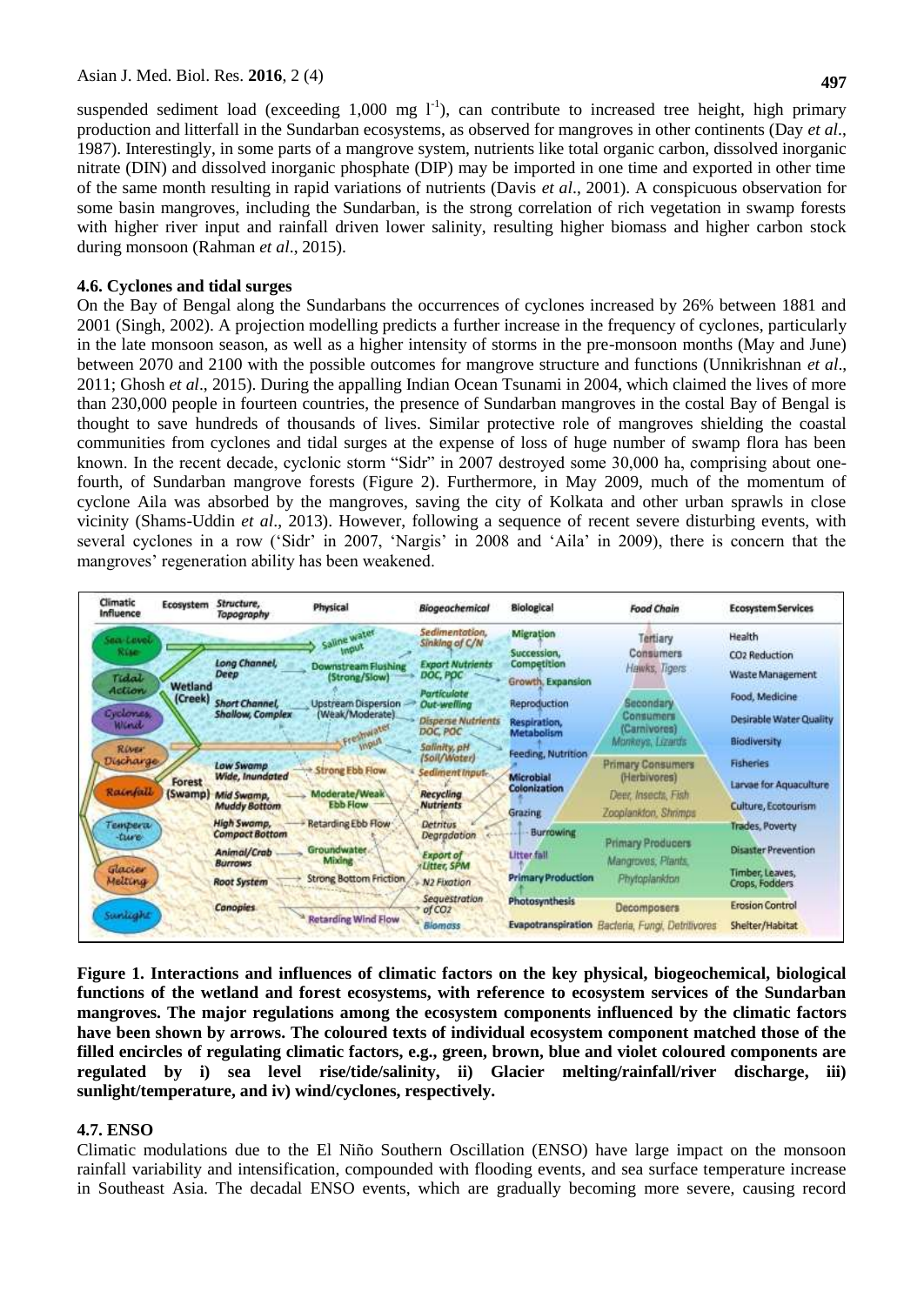breaking heat spells and rainfall anomalies throughout many parts of the world, will likely have severe consequences on the biodiversity and biogeochemistry of Sunderban swamps and wetlands influencing regional ecosystem functions and services. ENSO impacts on the Sunderban ecosystems are associated with large variations in the riverine discharge, estuarine sediment dynamics, and tidal regime, which eventually influence the primary production and species abundance (IPCC, 2007; Lara *et al*., 2011). ENSO-driven higher temperatures may severely distort population structure and cause drastic reduction or local extinction of stocks of many aquatic organisms including fishes. Extreme high temperature may inhibit growth, behaviour, reproduction of these vulnerable aquatic organisms. Additionally, the larvae and juveniles of many estuarine and marine fishes and higher organisms usually prefer to grow in the shallow micro-environments and food-rich mangrove wetlands, which may become an unsuitable due to the extreme temperature mediated changes in the primary production and nutrient availability (Kopprio *et al*., 2010). On the other hand the ENSO-mediated floods can endanger the species adapted to high salinity and favor the low-salinity tolerant species.

#### **4.8. Seasonal dynamics in physicochemical conditions**

In Sundarban wetlands, water turbidity ranges from 30-200 NTU, with higher concentration during monsoon (June-October), when silicate, phosphate, nitrate and ammonia also have higher concentrations. However, salinity, pH, conductivity, turbidity, dissolved oxygen (DO), biochemical oxygen demand (BOD) have higher values during pre-monsoon (February-May). The post-monsoon season (Nov-Jan) is characterized in having lowest temperature, and moderate salinity, and other parameters. Sundarban estuarine water pH usually ranges from 7.0 - 7.5 in the upstream less saline and fresh water sections, and between 8.0 - 8.6 in the downstream high saline areas. Soil salinity, organic carbon and sediment contents usually follow their respective trends in surface water of tidal creeks or riverine channels, and *vice versa* (Chakraborty *et al*., 2009).

The flux of nutrients and organic matter from mangroves to near shore zones is controlled by a complex interplay of physical, geochemical, and biological processes. Apart from local geomorphology, the nutrient dynamics in estuarine mangroves are heavily influenced by the climatic factors including tides, salinity intrusion and sea-level rise. Temperature variation has positively correlated with dissolved nitrate and phosphate concentrations but negatively related with dissolved ammonia concentration in the Sundarban wetlands. Similarly, seasonal variations of total organic carbon (TOC) in surface water, with the lowest and highest means of 5-10 and 15-20 mg  $L^{-1}$  during post-monsoon winter and hot monsoon seasons, respectively (Hossain and Bhuiyan, 2015). During monsoon riverine input and terrestrial washed materials, including drainage waste materials from the upstream localities outside the mangroves, also contribute to increase the nutrient load in the wetlands. In Sundarban estuaries, the phosphate concentration varies from 0.4 to 1.0 µmol  $L^{-1}$ , the nitrate concentration varied from 2.0 to 40 µmol  $L^{-1}$ , and silicate concentration from 4.0 to 50 µmol  $L^{-1}$  (Lara *et al.*, 2011). Environmental screenings have observed the Sundarban estuary as phosphorus limited during postmonsoon and nitrogen-limited in pre-monsoon and monsoon (Chakraborty *et al*., 2009). On the other hand, an increasing trend in ammonia and phosphate concentrations (70 to 80  $\mu$ g L<sup>-1</sup> and 300 to 1500  $\mu$ g L<sup>-1</sup>, respectively) have been reported in dry winter but abruptly drops with the onset of monsoon rainfall (10 to 20  $\mu$ g L<sup>-1</sup> and 40 to 50  $\mu$ g L<sup>-1</sup>, respectfully) in the Sundarban mangrove riverine channels (Manna *et al.*, 2010).

#### **4.9. Habitat modifications**

While the mangroves' areal extent has not changed much in the recent past, forest health and structure have altered substantially in many regions of the Sundarban with sharp decline in tree density and 50% reduction in forest stock. Flooding and severe cyclones, particularly in 1987–1988, 1991, 2007 and 2009, are the major shocks which have impacted on forest growth and production (Ghosh *et al*., 2015). Although many mangrove species are highly tolerant to environmental and natural stress associated with their intertidal habitat, reduction of freshwater input and severity in climatic disasters may greatly cause alteration of the mangrove habitats. The widespread occurrence of the "top dying" disease of mangrove plants in the Sundarban is thought to be related to increasing intrusion of saline water associated with the ongoing climate change (Rahman *et al*., 2010b; Figure 2). Moreover, coastal erosion and submergence due to the rising sea level are increasing the loss of mangrove habitats along the Bengal coast. Within the last decades, several islands (e.g., Lohachara) of Sundarban mangroves have been lost due to severe erosion and coastal inundation, and more than a dozen have become prone to erosion and high-tide events (Hazra *et al*., 2002). Increasing sediment deposition due to reduction or change in riverine flow resulting in closure of tidal creeks is another important cause of Sundarban degradation (Ghosh *et al*., 2015; Aziz and Paul, 2015).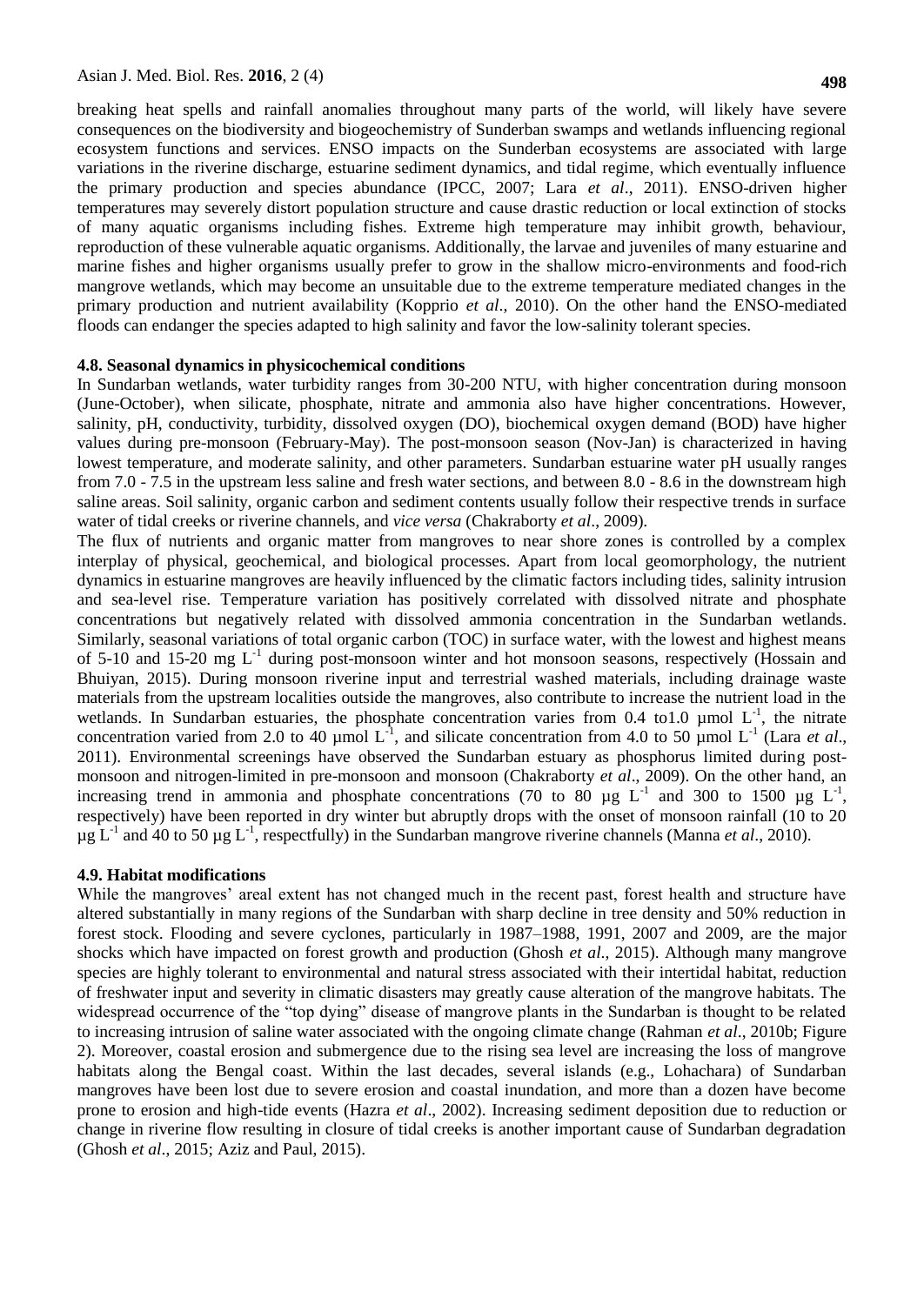

**Figure 2. Observed impacts of climatic disasters on the Sundarban mangrove ecosystems. (A) Satellite images showing destruction of mangroves affecting about one-fifth area of the mangroves, (B) Differences in soil salinity between 1973 and 2010 due to climate change mediated salinity intrusion, and (C) Differences between 1989 and 2010 in the major flora in the mangrove swamp due to the impacts of increased salinity, and in morphological habitats of mangrove swamp, with formation of new marshes due to river erosion (Aziz and Paul, 2015).** 

## **4.10. Spatio-temporal variations in primary production**

The rate and seasonality of litter fall may depend on the type of mangrove species, e.g., no seasonality in *Rhizophora mangle* and strong seasonality in *Avicennia* sp. (Lara and Dittmar, 1999). Light intensity and water temperature can influence nitrogen fixation in mangroves and the rate is higher during summer than in winter (Toledo *et al*., 1995). Decomposition of litter and other detritus in mangroves has climatic influences, and it is substantially faster during hot and humid weather, i.e., during the monsoon season. Also, detritus and organic carbon export rates in Sundarban mangroves show variations correlated to the seasonal fluctuations in sea level and rainfall (Twilley, 1985; Chakraborty *et al*., 2009).

Seasonal plankton blooms can be a major source of autochthonous production of organic carbon in mangroves (Jennerjahn and Ittekkot, 2002). Tide cycles and the onset of the monsoon season often play important roles in diurnal and seasonal variability of phytoplankton in wetlands and primary production in forests. Phytoplankton abundance usually reaches highest levels during post-monsoon and lowest levels during monsoon (Manna *et al*., 2010). Similarly, gross primary production and community respiration in Sundarban wetlands show lower values during the monsoon season than post-monsoon or early pre-monsoon (Saha *et al*., 2001). In shallow estuarine wetlands, phytoplankton blooms are linked to fluctuations in river flow, stratification of the water column, grazing pressure by zooplankton, nutrient dynamics, and light availability.

## **4.11. Eutrophication induced threats**

Climate change may strengthen the effects of coastal eutrophication (Mooij *et al*., 2007). In the Sundarban ecosystems occurrence of eutrophic conditions have been reported during winter and pre-monsoon (Manna *et al*., 2010). However, availability of higher nutrient concentration, like eutrophication, may introduce instability to mangrove forests because nutrients, particularly nitrogen, stimulate growth of shoots relative to roots, thereby increasing vulnerability to water stress during dry period (Catherine *et al*., 2009). Enhanced instability with coastal eutrophication has far reaching consequences for many aspects of mangrove ecosystem function under contemporary and future climate conditions. Certain phytoplankton like Cyanobacteria respond more strongly to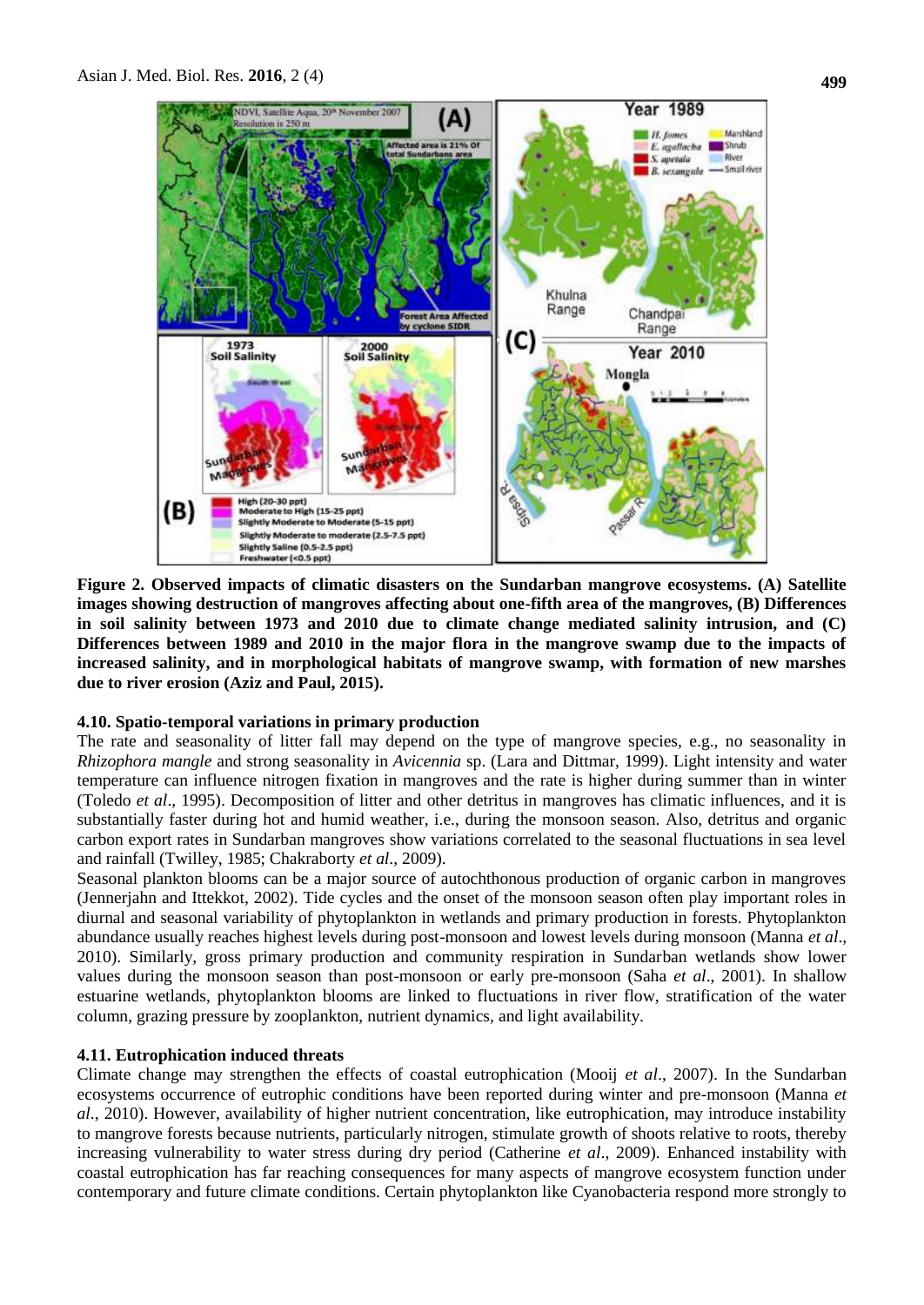rising temperature than green algae and diatoms, resulting in higher growth rates and more frequent bloom events (Paerl & Huisman, 2008). Cyanobacteria are known to be a relatively poor food item for zooplankton. The lower food quality could signify lower abundance and growth rate for the zooplankton and thus, may be detrimental to fishes (Kopprio *et al*., 2010). In addition to toxic effects, increasing plankton biomass can potentially also generate anoxia, with subsequent large-scale decay of phytoplankton populations, followed by microbe-mediated nutrient enrichment in coastal surface water (Manna *et al*., 2010).

#### **4.12. Impacts on biodiversity**

Rise in temperature affects the biology of a species at its molecular, physiological and biochemical levels thereby altering its distribution patterns as well as community interactions (Das *et al*., 2004). In mangrove wetland ecosystems the heterotrophic bacterial activities are controlled by the interaction of variety of regulatory factors, namely, temperature, inorganic nutrients, dissolved organic carbon, pH, salinity stress, and host availability (Neogi *et al*., 2014). In case of nutrient rich Sunderban estuary the increase in bacterial populations often correlate with temperature rise (Manna *et al*., 2010). Halophilic *Vibrio* spp., associated with diseases in human and aquatic organisms, and methanogenic bacterial populations as well as have been shown to fluctuate with variations in temperature, pH, redox potential, turbidity and salinity of estuarine wetland waters and swamp sediments (Mohanraju and Natarajan, 1992; Lara *et al*., 2011; Batabyal *et al*., 2014).

Changes in species composition and dominance of phytoplankton can be mediated by a variety of mechanisms including ambient temperature, light penetration, nutrient supply, and removal by zooplankton. Climatemediated variations in wetland phytoplankton, with bimodal growth pattern, a low peak in pre-monsoon (April-May) and other peak in post-monsoon (November-December) corresponding their highest abundance, have been reported for the Sundarban wetlands. In the estuarine creeks of this mangroves, diatoms are observed to predominate in winter, pennates in summer whereas Chlorophyceae, Cyanophyceae and Euglenoids in monsoon. However, intra-Family variations in species diversity may also happen, e.g., for diatoms, monsoon rainfall may drastically *Coscinodiscus* spp. but at the same time instigate *Skeletonema costatum* (Biswas *et al*. 2010; Manna *et al*. 2010). The zooplankton species richness is usually higher in monsoon, followed by premonsoon, and lowest in post-monsoon. Although copepods can be considered as the major group, which comprised 40%-65% of total zooplankton in most of the months, occasional dominance of polychaete and shrimp larvae in the Sundarban wetlands has been reported (Manna *et al*., 2012).

Broadly, the impacts of climate change on living organism can be differentiated into two categories, i.e., shifts in species' distribution supporting their survival, and shifts in their phenology or the timing of biological activities including reproduction. The sea level rise coupled with other global warming mediated probable future changes in physicochemical properties of both wetlands and swamp forests, e.g., salinity invasion, massive shoreline erosion, shifting of mud flats and sand dunes, increase in sediment load, temperature, tidal amplitude, and decrease in transparency, nutrients and pH, will probably exert considerable bio-ecological stresses on Sundarban ecosystems resulting substantial changes in species composition. A salient impact of salinity intrusion on phytoplankton species diversity, with gradual increase in the abundance of *S. costatum*, comprising from 1.5% to 19.0% of total phytoplankton, during 1990 to 2007 in the Sundarban wetlands is already evident (Biswas *et al*., 2010). In the long run, the shift in population dynamics and species diversity of the primary producers will have profound impacts on the ecosystems food web, with probable decline in the abundance and diversity of many mangrove dependent detritivores, herbivores and other secondary consumers (Ghosh *et al*., 2015).

## **4.13. Changes in Sundarban mangroves: impacts on human health**

The impacts of global warming affecting climate and hydrological patterns in wetland ecosystems can greatly enhance human vulnerability to waterborne diseases, especially in the low-lying coastal areas harbouring the Sundarban ecosystems (Lara *et al*., 2011). The survival and growth of microbial pathogens like *Escherichia coli*, *Vibrio* spp., and *Salmonella* spp. in aquatic environments are widely known to be regulated by climatic factors, e.g., temperature, salinity, rainfall, turbidity, and nutrients (Batabyal *et al*., 2014). The combination of both extended salt intrusion and higher turbidities, caused by stronger and more frequent storms and coastal erosion, could increase aquatic *Vibrio* pathogens, associated with cholera and gastroenteritis, in the Bengal estuaries including the Sundarban wetlands, endangering human health (Lara *et al*., 2009). Post-cyclone outbreaks of waterborne diarrhea, cholera, and gastroenteritis, have been frequently reported among villagers residing adjacent to the Sundarban mangroves (e.g., Bhunia and Ghosh, 2011). Various aquatic invertebrates may provide rich organic substrates to the human pathogens favoring their growth and survival. Higher incidences of most water-borne diseases, including *Vibrio*-related cholera, gastroenteritis and septicemia, have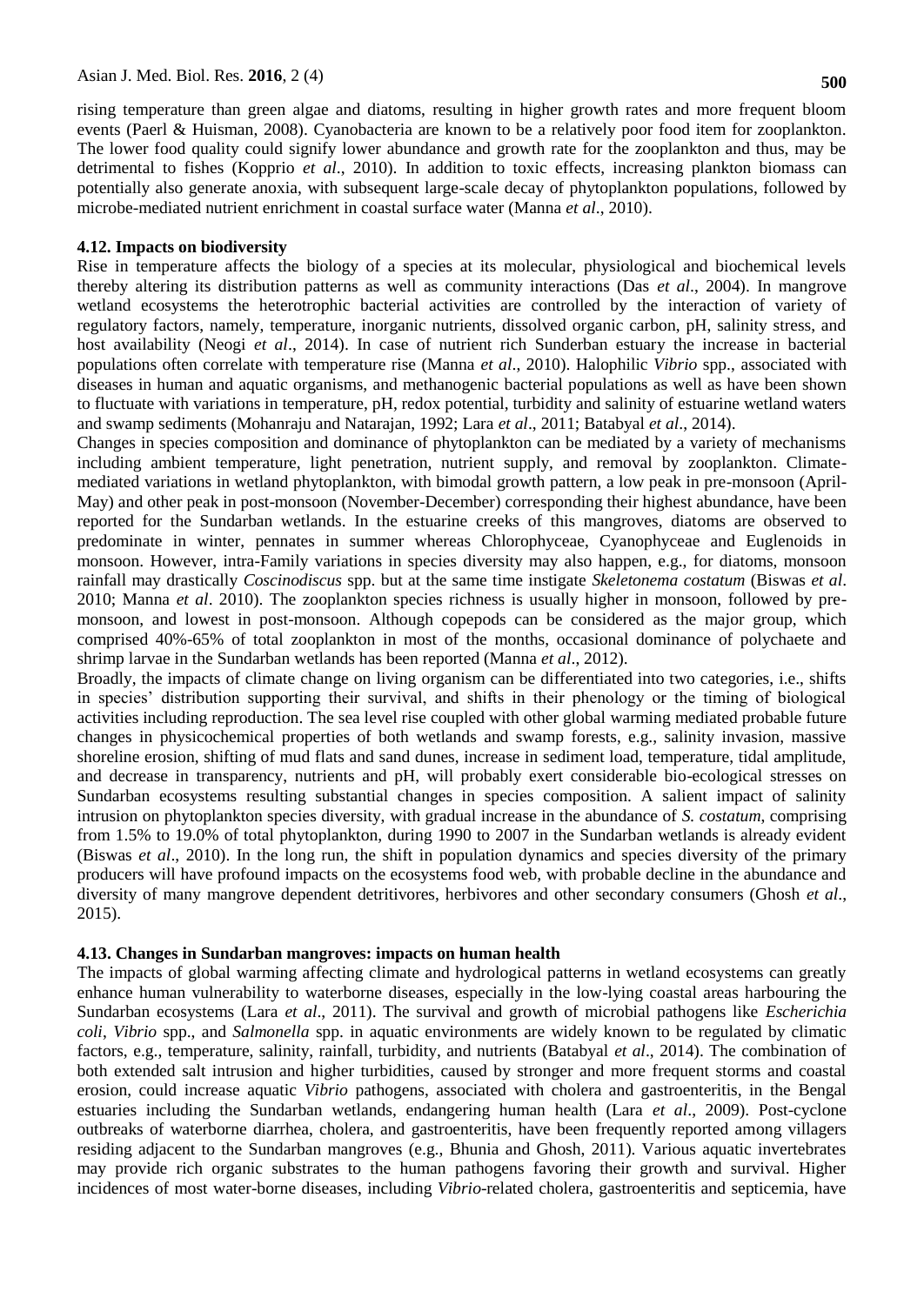been correlated with higher populations of aquatic microinvertebrates like zooplankton (Neogi *et al*., 2014). Microbial nutrition supporting organic matters, including chitin, from degraded microinvertebrates usually accumulate in the suspended and benthic sediments, and re-suspension of benthic sediments by cyclones, floodings, and turbulences may enhance the growth of aquatic pathogens, posing threats of waterborne diseases to millions of coastal people around Sundarban mangroves (Lara *et al*., 2009; Neogi *et al*., 2012). *Aedes* mosquitoes and their larvae are principally found in the closed mangrove swamps with transient stagnant water pools due to blockage of tidal flushing. Global warming and associated increase in rainfall may induce a substantial rise in wetland mosquito populations, and subsequently the dengue outbreaks among the Sundarban dependent coastal people (Neogi *et al*., 2014).

#### **4.14. Ecosystem services supporting livelihoods and economy**

Over the years, mangroves have sustained more than 70 direct human activities. Food (e.g., fish, honey, shrimp etc), fuel wood, timber, construction and thatching materials (mangrove leaves, particularly of *Nypa fruticans* (Golpata), *Phoenix paludosa* (Hetal), bamboos, grasses), tanning materials including waxes, resins, gums, etc., plant and animal products used for cosmetics, ornaments, and decorations, and medicinal herbs were identified as important resources harvested by the communities from the mangroves (FAO, 2007; Ronnback *et al*., 2007). In the peripheral regions of Sunderban in Bangladesh southeast and West Bengal, millions of the people, majority acting as woodcutters and honey collectors, fishermen, and larvae catchers, are directly or indirectly dependent on these forest and wetland resources for their livelihood, food security, health and economic wellbeing (Hoq *et al*., 2006). In a study on Sundarban ecosystems dependent livelihood, it has been observed that about 50% of the coastal households depend directly on the forest resources for their livelihood support at varying degrees, e.g., extracting mostly fuel wood (74%), fish (78%) and Golpata (27%), with an estimated value of about US\$ 1,000 per year per household (Shah and Datta, 2010). Most of the households in the villages near the mangroves collect fish that amounts between 500 to 2,500 kg yr<sup>-1</sup> per household. A variety of the Sundarban fishes are collected, mainly by forest fishers, which constitute 90% of their total fish collection. Apart from overexploitation by indiscriminate fishing, degradation of mangroves has adversely impacted natural fish stock, with 50% reduction in fish catch in the Indus-Delta within the last couple of decades (DasGupta and Shaw, 2013). Considering some Based on valuing of some direct measurable ecosystem services supporting livelihoods, the Sundarban mangroves provide an estimated contribution of US\$ 277 GDP per capita (Sarwar *et al*., 2005). On the other hand, the indirect services of Sundarban ecosystems in terms of shoreline protection, biofiltration, carbon sequestration, and hydro-meteorological disaster risk reduction are extremely valuable, which are influenced by climatic catastrophes in increasing frequency and amplitude, affecting the livelihood and poverty level of millions of coastal inhabitants in the Bengal delta. For example, the damage to Sundarban mangroves caused by the cyclone Sidr in 2007, impacting its quarter portion, was estimated at least US\$ 140 million for the direct casualties (Rahman *et al*., 2010a). Moreover, this kind of natural disaster greatly hinders the coastal economy, especially, the enormously growing shrimp-based livelihoods, e.g., an estimated loss of above US\$ 200 million for the projected decline in shrimp harvests after the cyclone Sidr (Chowdhury, 2007).

#### **5. Discussion and Conclusions**

The structure, function and biodiversity of Sundarban forests and wetlands ecosystems, especially, the carbon and nutrient cycles, are temporally and spatially highly variable because of the multi-factorial regulations, e.g., soil type and texture, tidal range and elevation, bioturbation intensity, forest type, temperature, salinity and rainfall. Therefore, the gradual alterations in the climatic features, along with the global warming, are thought to contribute significantly in reshaping the dynamics and diversity of the Sundarban wetlands and swamp forests. For example, the predicted sea level rise causing inundation of almost one-third of the low-lying coastal region of the Bengal delta, about 2-5ºC increase in temperature, and >10% increase in precipitation by the end of this century (Pitchaikani *et al*., 2016) will most-likely cause land-ward progression and spatio-temporal alteration to the physical dimensions of the mangrove ecosystem, changes in hydro-geology, nutrient dynamics, biodiversity, including species succession and zonation pattern, primary production, and food chain related trophic regulations. In case of agriculture yields, extreme climate events, e.g., lack of sufficient water at times critical for the crop growth, less rainy days, increased intensity of rainfall events, and changes in the active/break cycles of the monsoon, have imposed severe loss in many coastal regions (Challinor *et al*., 2007). So far, little is known on the impacts of climatic factors on the primary production and biological yields of the Sundarban mangrove forests, although the climatic influences are likely to act similar to those of agriculture yields.

The Sundarban mangroves ecosystems contain a rich stock of mangrove biodiversity and ecologically important both locally and globally. The mangrove wetlands play a crucial role in maintaining the life cycle of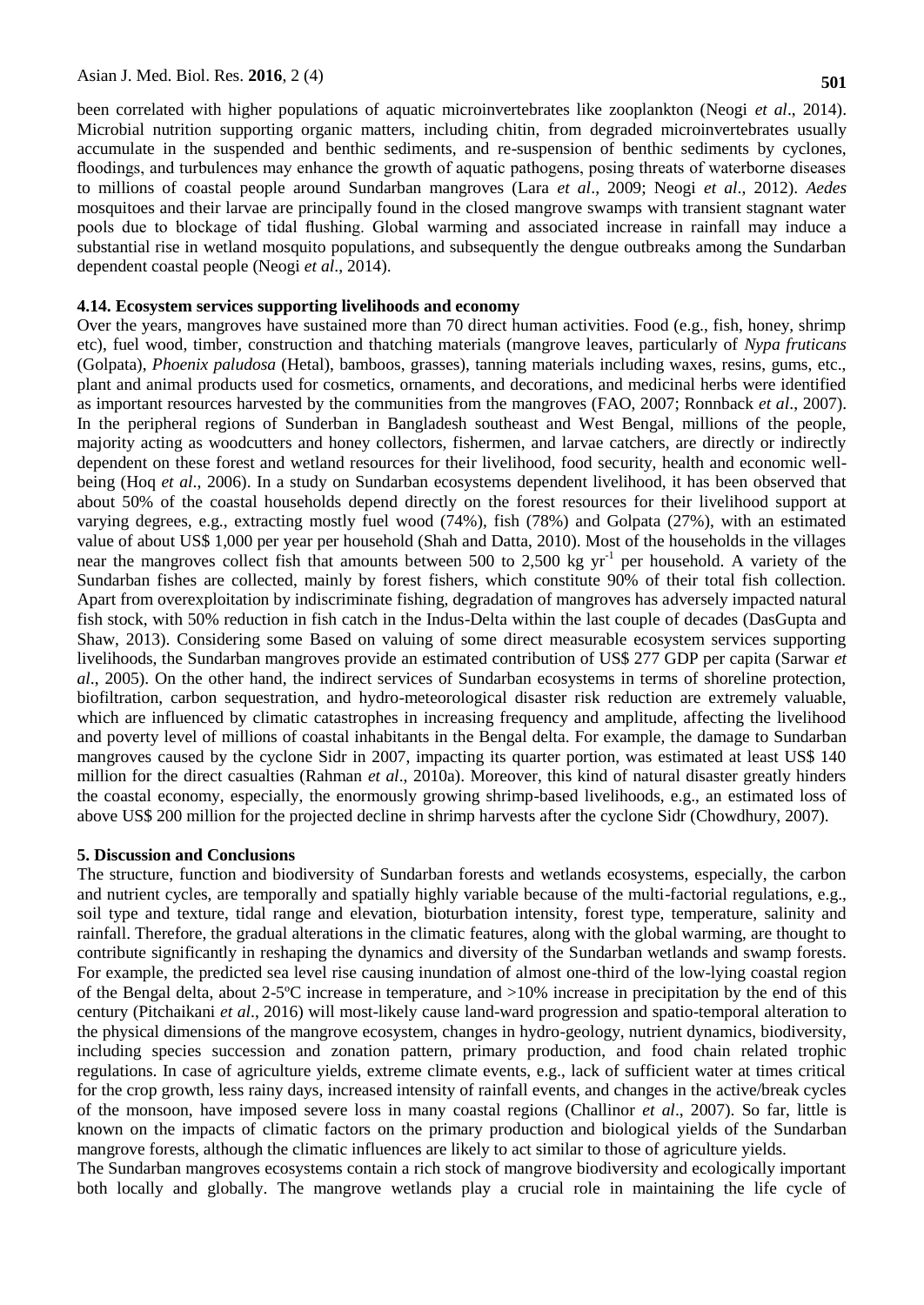economically important fish, shrimp, and crab species. The river-influenced and tide-dominated Sundarban ecosystems also provide seemingly invisible but vital regulatory functions for maintaining rich biodiversity and providing many ecosystem services. Because of the enormous capacity of trapping terrestrial sediments, the Sundarban ecosystems generate less turbid offshore waters, and recycle nutrients, which in turn favor the photosynthetic activity of aquatic phytoplankton, supporting organisms of higher trophic levels including shrimps and fishes. Exports of detritus and faunal biomass to offshore through tide-mediated exchange of materials support the biodiversity of offshore communities. Among other ecosystem services provided by the Sundarban include protection against floods, cyclones and storms, reduction of coastal and river bank erosion and maintenance of water quality through salinity and sediment regulation. The mangroves and wetlands are extremely important for providing vital ecosystem services or goods, such as foods, fuel woods, herbs, and ornament plants. Sundarban mangrove forests have been shown to sustain dozens of human livelihoods, ranging from fuel-wood collection to fisheries. According to an estimate, mangroves rich in nutrients like the Sundarban, can yield  $>700$  kg ha<sup>-1</sup> yr<sup>-1</sup> of fishes and crustaceans, which is more productive than extensive culture in other ecosystems, yielding  $<500$  kg ha<sup>-1</sup> yr<sup>-1</sup> (Primavera, 1991). Therefore, potential consequences of the degradation or loss of mangroves in this region are multifaceted with distinct ecological, social, and economic dimensions. Climate change mediated ecosystem alterations and subsequent loss in the availability of these goods and services can exacerbate poverty level among the mangrove-dependent populations (Shah and Datta, 2010). Recently, small-scale subsistence fishing of mud crabs in the Sundarban has turned into a fastgrowing industry, thanks to flourishing international demand, supporting thousands of families along the southwest coast of Bangladesh (Uddin *et al*., 2013). Even the harvested non-graded crabs are fattened at homestead, reared in captivity to increase their weight, and later sold in the market. Since the Sundarban mud crab market and its associated social issues loom large in the public consciousness, the unmonitored and unregulated collection of wild mud crabs may cause decline in their harvest. Global warming mediated hydro-climatic changes including increase in temperature, sea level, rainfall and cyclone frequency may have substantial impact on wetland ecology influencing the growth and spread of microbes, pathogenic to economically important fauna, including shrimps, crabs, and fishes, and also to humans like *Vibrio* spp., associated with waterborne diseases affecting millions of the coastal inhabitants. Considering the above perspectives, proper policies are invariably required that incorporates the ecohydrology framework (Figure 3), with holistic consideration of socioeconomic, ecological, and medical aspects, managing the wetlands using tools for sequestration of nutrients, regulating anthropogenic run off, etc., and applying other eco-friendly strategies to control mangrove ecosystem dynamics and thereby protect millions of the coastal people from the climate change induced increasing threats on health and livelihoods in the near future (Lara *et al*., 2012).



**Figure 3. The** *ecohydrology framework***, integrating socio-economic, ecological, and medical research and interventions, to formulate adaptation and mitigation strategies addressing climate change impacts on the Sundarban mangrove forests and wetlands (adapted from Lara** *et al***., 2012).**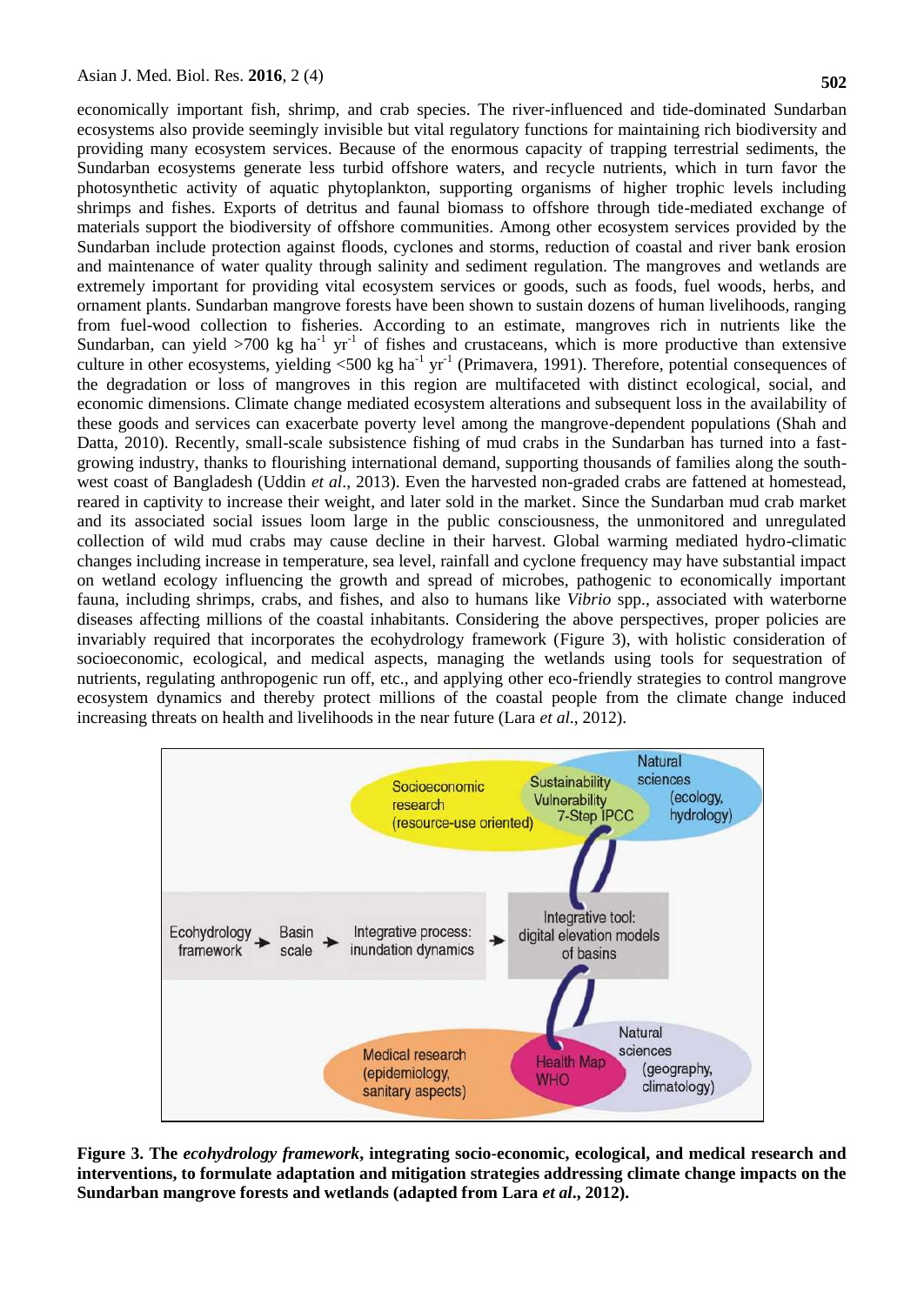At the pace of current climate change, within the next few decades, a 25 cm rise in sea level would engulf 40%, and a  $45$  cm rise by the end of the  $21<sup>st</sup>$  century would destroy 75% of the present dimension of Sundarban ecosystems, if no landward expansion of mangroves occurs (Colette *et al*., 2007). Along with this likely rise in sea level, climate change mediated increase in sea surface temperature, extremities in rainfall events, and occurrence of more cyclones in the near future (IPCC, 2007), it is highly important to promote the growth of the Sundarban mangrove forests and wetlands. Sustainable Forest Management (SFM) is a key concept that allows exploitation of the forests at a rate that maintains their biodiversity, productivity, and the regeneration capacity so that the ecosystem services are not hampered in the long run. Coastal zoning and integrated coastal zone management (ICZM) approach, coordinated through a "bottom-up" approach, is another very important aspect of mangrove management. For climate-smart conservation, the following measures are especially required to be considered: (I) protect the vulnerable spaces and species at risks, by reducing non-climate stresses (e.g., anthropogenic habitat modifications and pollutions), (II) apply adaptive management, e.g., ecohydrological tools to prevent reduction in freshwater inflow, and ensure appropriate hydro-geological regimes and water quality, (III) protect the important mangrove pockets used to refuge valuable species, afforestation and other measures to restore coastal vegetation, and (IV) reduce the rate and extent of climate change enhancing anthropogenic factors through adoption of low carbon generating pathways (Hansen *et al*., 2010). In the above perspectives, holistic GIS-based analyses, with different spatio-temporal scenarios of sea-level rise, high resolution (submeter) elevation data, and land-use patterns, would enable multi-dimensional considerations to identify Sundarban habitat vulnerabilities to various climatic regimes. While the Sundarban mangroves are periodically embracing climatic catastrophes in increasing manner, it is important to formulate development plans integrating conservation and climate change adaptation strategies. Therefore, in parallel to habitat protection measures, e.g., construction of bio-embankments and intervention of sediment flow to resist coastal erosion, promotion of sustainable alternative livelihoods, e.g., home gardening, mangrove-based cottage industries, bee keeping, poultry farming and ecotourism, is imperative to support the Sundarban-dependent coastal populations. Systematic interdisciplinary collaborations including natural and social scientists, community members and policy makers would enable implementing holistic adaptation and mitigation strategies to address the yet appalling future impacts of climate change to Sunderban mangrove forests and wetlands, and sustain the important biodiversity hotspots and invaluable ecosystem services.

#### **Acknowledgements**

The authors gratefully acknowledge the continuous supports of Leibniz Center for Tropical Marine Ecology (ZMT), Bremen, Germany, and Osaka Prefecture University, Japan. The thoughtful suggestions received from Prodyot Kumar Basu Neogi, ex-scientist of icddr,b, are gratefully remembered.

#### **Conflict of interest**

None to declare.

#### **References**

- Alongi DM, KG Boto and F Tirendi, 1993. Effect of exported mangrove litter on bacterial productivity and dissolved organic carbon fluxes in adjacent tropical nearshore sediments. Mar. Ecol. Prog. Ser., 56: 133-144.
- Alongi DM, A Sasekumar, F Tirendi and P Dixon, 1998. The influence of stand age on benthic decomposition and recycling of organic matter in managed mangrove forests of Malysia. J. Exp. Mar. Biol. Ecol., 225: 197- 218.
- Alongi DM, G Wattayakorn, J Pfitzner, F Tirendi, I Zagorskis, GJ Brunskill, A Davidson and BF Clough, 2001. Organic carbon accumulation and metabolic pathways in sediments of mangrove forests in southern Thailand. Mar. Geo., 179: 85-103.
- Aziz A and AR Paul, 2015. Bangladesh Sundarbans: Present Status of the Environment and Biota. Diversity, 7: 242-269.
- Bano N., M-U Nisa, N Khan, M. Saleem, PJ Harrison, SI Ahmed and F Azam, 1997. Significance of bacteria in the flux of organic matter in the tidal creeks of the mangrove ecosystem of the Indus river delta, Pakistan. Mar. Ecol. Prog. Ser., 157: 1-12.
- Batabyal, P, MH Einsporn, S Mookerjee, A Palit, SB Neogi, GB Nair and RJ Lara, 2014. Influence of hydrologic and anthropogenic factors on the abundance variability of enteropathogens in the Ganges estuary, a cholera endemic region. Sci. Tot. Environ*.* 472: 154-161.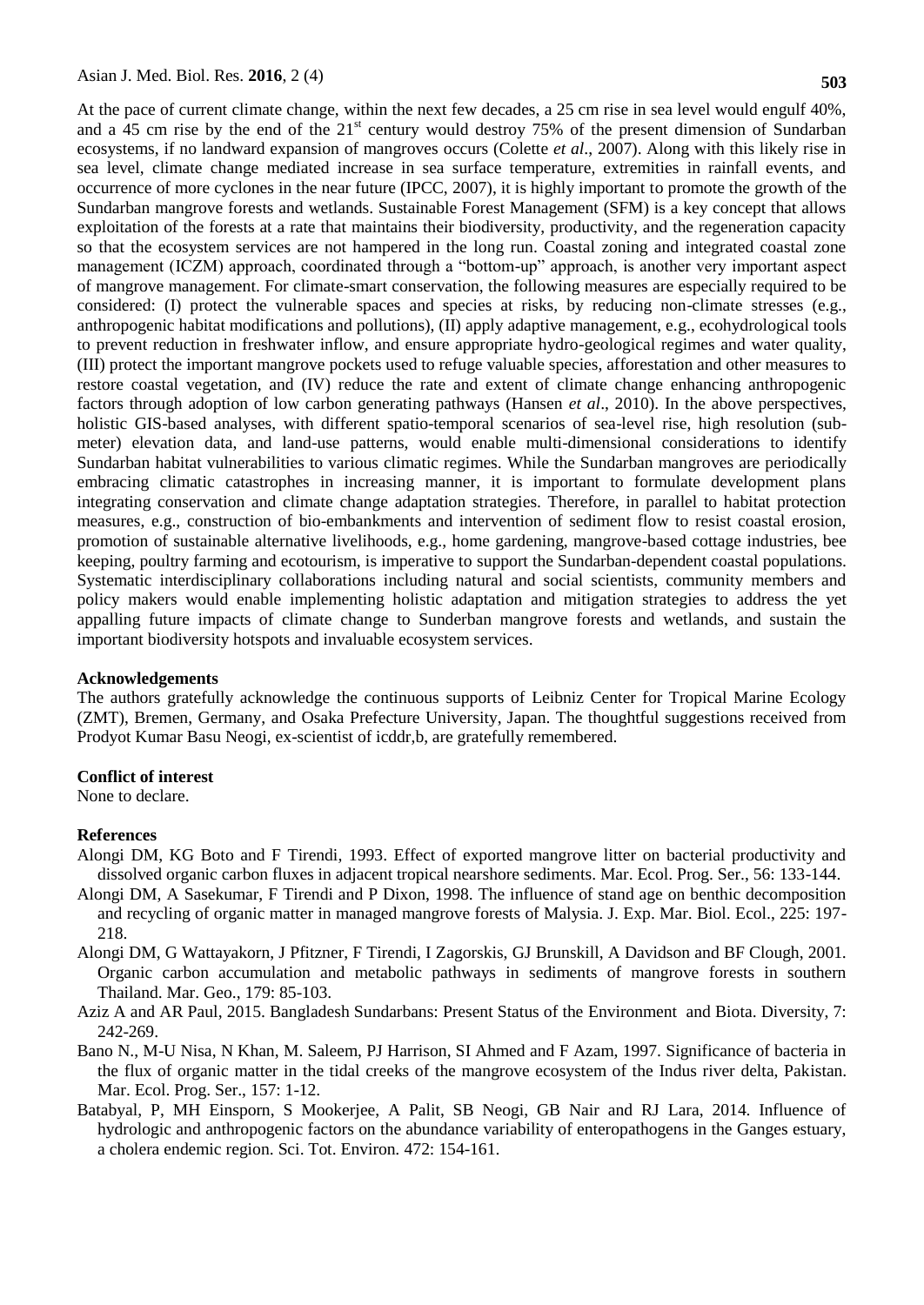- Benner R, ER Peele and RE Hodson, 1986. Microbial utilization of dissolved organic matter from leaves of the red mangrove, *Rhizophora mangle*, in the Fresh Creek Estuary, Bahamas. Estuar. Coast. Shelf Sci.. 23: 607- 619.
- Bhunia R and S Ghosh, 2011. Waterborne cholera outbreak following Cyclone Aila in Sundarban area of West Bengal, India, 2009. Trans. R. Soc. Trop. Med. Hyg., 105: 214-19.
- Biddanda B, S Opsahl and R Benner, 1994. Plankton respiration and carbon flux through bacterioplankton on the Lousiana shelf. Limnol. Oceanogr., 39: 1259-1275.
- Biswas H, M Dey, D Ganguly, TK De, S Ghosh and TK Jan, 2010. Comparative Analysis of Phytoplankton Composition and Abundance over a Two-Decade Period at the Land–Ocean Boundary of a Tropical Mangrove Ecosystem. Estuar. Coasts, 33: 384–394**.**
- Camilleri JC and G Ribi, 1986. Leaching of dissolved organic carbon (DOC) from dead leaves, formation of flakes from DOC, and feeding on flakes by crustaceans in mangroves. Mar. Ecol. Prog. Ser., 50: 151-160.
- Catherine EL, CB Marilyn, CM Katherine and IC Feller, 2009. Nutrient Enrichment Increases Mortality of Mangroves. PLoS ONE, 4(5): e5600.
- Challinor A, T Wheeler, C Garforth, P Craufurd and A Kassam, 2007. Assessing the vulnerability of food crop systems in Africa to climate change. Climate Change, 83: 381-99.
- Chakraborty SK, S Giri, G Chakravarty and N Bhattacharya, 2009. Impact of eco-restoration on the biodiversity of Sundarbans Mangrove Ecosystem, India. Water Air Soil Poll. Foc., 9: 303–320.
- Chakraborty SK, 2011. Mangrove Ecosystem of Sundarbans, India: Biodiversity, Ecology, Threats and Conservation. In Mangroves: Ecology, Biology and Taxonomy. Ed. Metras JN: NOVA publisher, USA, pp. 83–112.
- Chowdhury MSN, MS Hossain, A Mitra and P Barua, 2011. Environmental functions of the Teknaf Peninsula mangroves of Bangladesh to communicate the values of goods and services. Mesopot. J. Mar. Sci., 26: 79– 97.
- Chaudhury MA, 2008. Situation Analysis of Ecosystem Services and Poverty Linkages in Bangladesh. BRAC, Dhaka, pp 203. http://r4d.dfid.gov.uk/pdf/outputs/envres/india-annexb-countryreports.pdf
- Colette A, (lead author), 2007. Case Studies of Climate Change and World Heritage. UNESCO, Paris, pp 82.
- Davis SE (III), JW Childers (Jr.), DT Rudnick and FH Sklar, 2001. Nutrient dynamics in vegetated and unvegetated areas of a southern Everglades mangrove creek. Estuar. Coast. Shelf Sci., 52: 753-765.
- Dawes C, K Siar and D Marlett, 1999. Mangrove structure, litter and macroalgal productivity in a north-most forest of Florida. Mang. Salt Marsh., 3: 259-267.
- Day JW, RH Day, MT Barreiro, F Ley-lou and CJ Madden, 1982. Primary production in the Laguna de Terminos, Mexico. Aqua. Bot., 27: 267-284.
- Day J.W., WH Conner, F Ley-Lou, RH Day and AM Navarro, 1987. The productivity and composition of mangrove forests, Laguna de Terminos, Mexico. Aquat. Bot., 27: 267-284
- FAO (2007) The World's Mangrove 1980-2005. FAO Forestry paper 153: Rome, Italy. pp-9.
- Feldpausch TR, OL Phillips, RJW Brienen, E Gloor, J Lloyd., *et al*., 2016. Amazon forest response to repeated droughts, Global Biogeochem. Cycles, 30, doi:10.1002/2015GB005133.
- Ganguly D, A Mukhopadhyay, RK Pandey and D Mitra, 2006. Geomorphological study of Sundarban deltaic estuary. J. Indian Soc. Remote Sens., 34: 431–435.
- Ghosh A, S Schmidt, T Fickert and M Nüsser, 2015. The Indian Sundarban Mangrove Forests: History, Utilization, Conservation Strategies and Local Perception. Diversity, 7: 149-169.
- Golbuu Y, S Victoria, E Wolanski and RH Richmond, 2003. Trapping of fine sediment in a semi-enclosed bay, Palau, Micronesia. Estuar. Coast. Shelf Sci., 57: 941-949.
- Hanebuth TJJ, HR Kudrass, J Linstädter, B Islam and AM Zander, 2013. Rapid coastal subsidence in the central Ganges-Brahmaputra Delta (Bangladesh) since the 17th century deduced from submerged saltproducing kilns. Geology, 41: 987–990.
- Hansen L, J Hoffman, C Drews and E Mielbrecht, 2010. Designing Climate‐Smart Conservation: Guidance and Case Studies. Conserv. Biol., 24: 63-69.
- Haq ME, ML Islam, HK Paul and SH Ahmed, 2002. Decomposition and Seasonal Changes in Nutrient Constituents of Mangrove Litter of Sundarban Mangroves, Bangladesh. Ind. J. Marine Sci., 31: 130–135.
- Hazra S, T Ghosh, R DasGupta and G Sen, 2002. Sea level and associated changes in the Sundarbans. Sci. Culture, 68: 309–321.
- Hoq ME, MA Wahab and MN Islam, 2006. Hydrographic status of Sundarbans mangrove, Bangladesh with special reference to post-larvae and juveniles fish and shrimp abundance. Wetl. Ecol. Manage., 14: 79-93.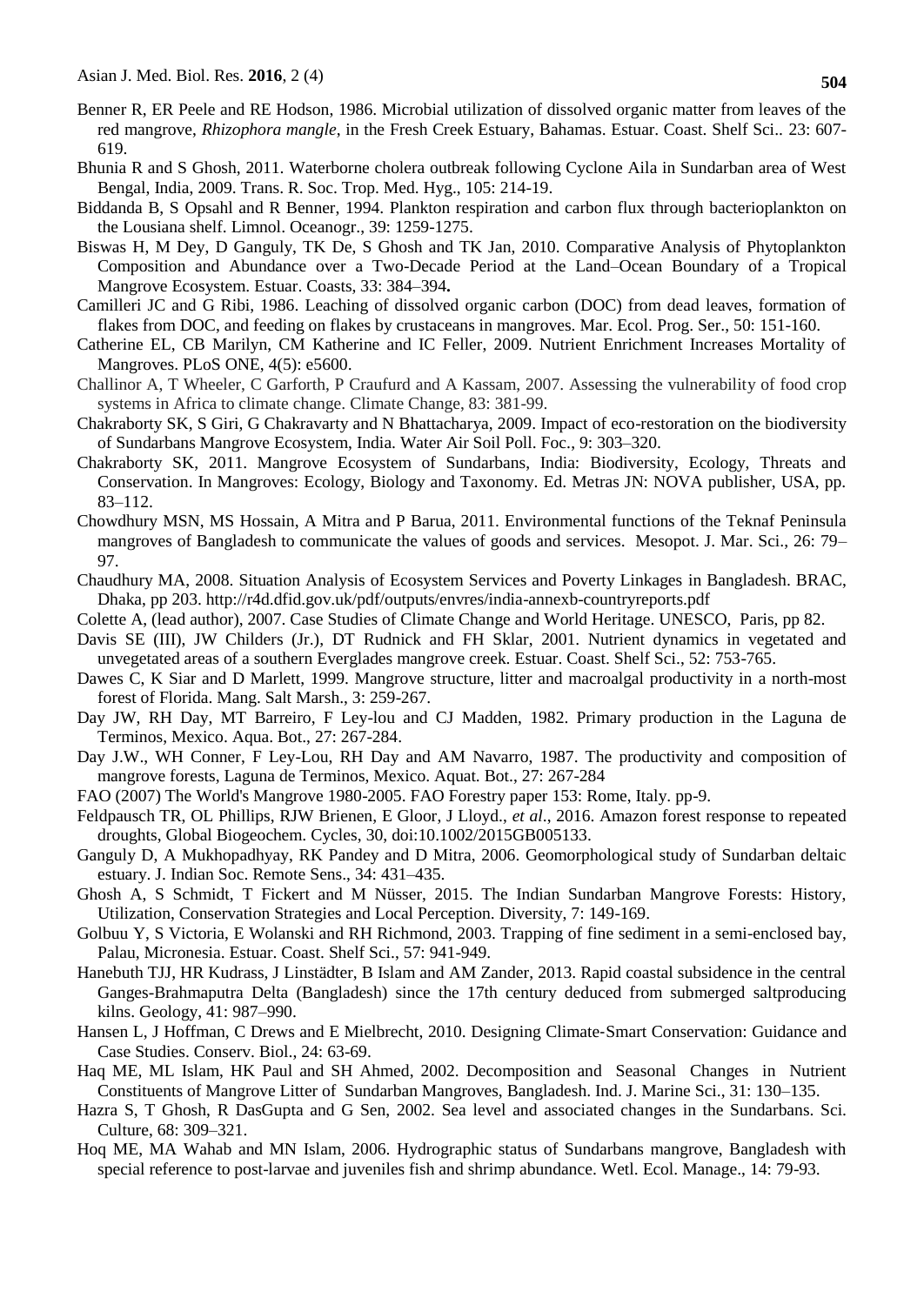- Hossain GM and MAH Bhuiyan, 2015. Spatial and Temporal Variations of Organic Matter Contents and Potential Sediment Nutrient Index in the Sundarbans Mangrove Forest, Bangladesh. KSCE J. Civil Eng., DOI 10.1007/s12205-015-0333-0.
- Hossain MS, JA Dearing, MM Rahman and M Salehin, 2016. Recent changes in ecosystem services and human well-being in the Bangladesh coastal zone. Reg. Environ. Change, 16: 429–443.
- Hussain Z and G Acharya, 1994. Mangrove of the Sundarbans, Bangladesh, Vol. 2. IUCN–Bangkok, Dyna Print Limited, pp.1–232.
- IWM, 2003. Sundarbans biodiversity conservation project-Surface water modeling. Final Report, Vol. 1. IWM (Institute of Water Management), Dhaka, Bangladesh. TA No. 3158-BAN (Contact COCS/00-696).
- Jennerjahn TC and V Ittekkot, 2002. Relevance of mangroves for the production and deposition of organic matter along tropical continental margins. Naturwissenschaften, 89: 23-30.
- Khan MNI, R Suwa and A Hagihara, 2007. Carbon and nitrogen pools in a mangrove stand of *Kandelia obovata* (S., L.) Yong: vertical distribution in the soil–vegetation system. Wetl. Ecol. Manage., 15: 141–153
- Kopprio GA, RH Freije, CA Strussmann, G Kattner, MS Hoffmeyer, CA Popovich and RJ Lara, 2010. Vulnerability of pejerrey *Odontesthes bonariensis* populations to climate change in pampean lakes of Argentina. J. Fish Biol., 77: 1856–1866
- Kristensen E, M Holmer and N Bussarawit, 1991. Benthic metabolism and sulfate reduction in a southeast Asian mangrove swamp. Mar. Ecol. Progr. Ser., 73: 93-103.
- Kristensen E, S Bouillon, T Dittmar and C Marchand, 2008. Organic carbon dynamics in mangrove ecosystems: A review. Aquat. Bot., 89: 201–219.
- Lara RJ and T Dittmar, 1999. Nutrient dynamics in a mangrove creek (North Brazil) during the dry season. Mang. Salt Marsh, 3: 185-195.
- Lara RJ, SB Neogi, MS Islam, ZH Mahmud, S Yamasaki and GB Nair, 2009. Influence of catastrophic climatic events and human waste on *Vibrio* distribution in the Karnaphuli estuary, Bangladesh. Ecohealth*,* 6: 279-286.
- Lara RJ, SB Neogi, MS Islam, ZH Mahmud, S Islam, D Paul, BB Demoz, S Yamasaki, GB Nair and G Kattner, 2011. *Vibrio cholerae* in waters of the Sunderban mangrove: relationship with biogeochemical parameters and chitin in seston size fractions. Wetl. Ecol. Manage, 19: 109-119.
- Lara RJ, MS Islam, S Yamasaki, SB Neogi, GB Nair, 2012. Aquatic ecosystems, human health, and ecohydrology. In Treatise on Estuarine and Coastal Science, Vol. 10, Section 15, Eds. McLusky D and E Wolanski: Academic Press Elsevier Inc., USA. pp. 1-33.
- Manna S, K Chaudhuri, S Bhattacharyya and M Bhattacharyya, 2010. Dynamics of Sunderbans estuarine ecosystem: eutrophication induced threat to mangroves. Saline Systems, 6:8.
- Manna S, K Chaudhuri, KS Sarma, P Naskar, S Bhattacharyya and M Bhattacharyya, 2012. Interplay of Physical, Chemical and Biological Components In Estuarine Ecosystem with Special Reference to Sundarbans, India. In Ecological Water Quality - Water Treatment and Reuse, Ed., D. Voudouris, ISBN: 978-953-51-0508-4.
- Mitra A and K Banerjee, 2004. Focus Indian Sundarbans. In Living Resources of the Sea, Ed., Banerjee SR, WWF India: Canning Field Office, 24 Parganas (S), West Bengal, pp. 96.
- Mitra A and K Banerjee, 2011. Trace elements in edible shellfish species from the lower Gangetic delta. Ecotoxicol. Environ. Saf., 74: 1512–1517.
- Mohanraju R and R Natarajan, 1992. Methanogenic bacteria in mangrove sediments. Hydrobiologia, 247: 187- 193.
- Mooij WM, JH Janse, LN De Senerpont Domis, S Hulsmann and B. W Ibelings, 2007. Predicting the effect of climate change on temperate shallow lakes with the ecosystem model PC Lake. Hydrobiologia, 584: 443– 454.
- Morgan JP and WG McIntire, 1959. Quaternary Geology of the Bengal Basin, East Pakistan and Burma. Bull. Geo. Sci. Am., 70: 319–342.
- Neogi SB, MS Islam, GB Nair, S Yamasaki and R Lara, 2012. Occurrence and distribution of planktonassociated and free-living toxigenic *Vibrio cholerae* in a tropical estuary of a cholera endemic zone. Wetl. Ecol. Manage, 20: 271-285.
- Neogi SB, S Yamasaki, M Alam and RJ Lara, 2014. The role of wetland microinvertebrates in spreading human diseases. Wetl. Ecol. .Manage*.*, 22: 469-491.
- Oliver, J. 1982. The geographic and environmental aspects of mangrove communities: Climate. In: Mangrove ecosystems in Australia, Ed., Clough BF, Australian National University Press, Canberra, pp. 19-30.
- Ovalle ARC, CE Rezende, LD Lacerda and CAR Silva, 1990. Factors affecting the hydrochemistry of a mangrove tidal creek, Sepetiba Bay, Brazil. Estuar. Coast. Shelf Sci., 31: 639-650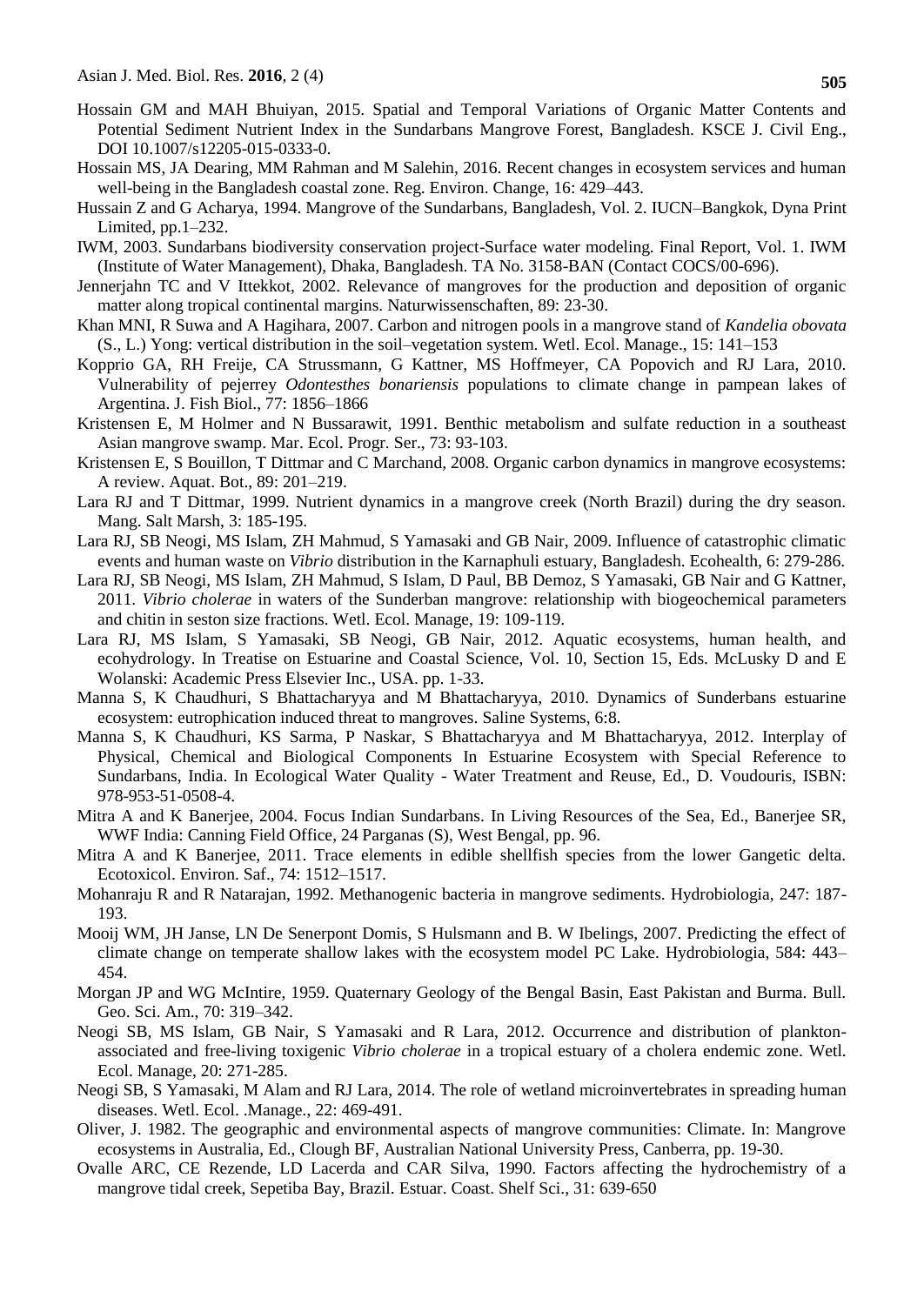- Paerl HW and J Huisman, 2008. Blooms like it hot. Science, 320: 57–58.
- Perry AL, PJ Low, JR Ellis and JD Reynolds, 2005. Climate change and distribution shifts in marine fishes. Science, 308: 1912–1915.
- Pitchaikani JS, KS Sarma and S Bhattacharyya. First time report on the weather patterns over the Sundarban mangrove forest, East Coast of India. https://www.researchgate.net/publication/282867219 DOI: 10.13140/RG.2.1.3089.2249
- Primavera JH, 1991. Marine Shrimp Culture: Principles and Practices, 23: 701 728.
- Raha A, S Das, K Banerjee and A Mitra, 2012. Climate change impacts on Indian Sunderbans: A time series analysis (1924–2008). Biodivers. Conserv., 21: 1289–1307.
- Rahman MR and M Asaduzzaman, 2010. Ecology of Sundarban, Bangladesh**.** J. Sci. Foundation, 8(1&2): 35- 47.
- Rahman MM, MNI Khan, AKF Hoque and I Ahmed, 2015. Carbon stock in the Sundarbans mangrove forest: spatial variations in vegetation types and salinity zones. Wetl. Ecol. Manage, 23: 269–28.
- Rahman MM, MM Rahman and KS Islam, 2010. The causes of deterioration of Sundarban mangrove forest ecosystem of Bangladesh: conservation and sustainable management issues. AACL Bioflux, 3(2), http://www.bioflux.com.ro/aacl.
- Rivera-Monroy VH, JW Day, RR Twilley, F Vera-Herrera and CC Molina, 1995. Flux of nitrogen and sediment in a fringe mangrove forest in Terminos Lagoon, Mexico. Estuar. Coast. Shelf Sci., 40: 139-160.
- Robertson AI and NC Duke, 1990. Mangrove fish communities in tropical Australia: spatial and temporal patterns in densities, biomass and community structure. Mar. Biol., 104: 369-79.
- Robertson AI, 1991. Plant-animal interactions and the structure and function of mangrove forest ecosystem. Austr. J. Ecol., 16: 433-443.
- Robertson AI, DM Alongi and KG Boto, 1992. Food chains and carbon fluxes. In Tropical Mangrove Ecosystems– Coastal and Estuarine Series 41, Eds., Robertson AI and DM Alongi, American Geophysical Union, Washington, pp. 293–326.
- Raghukumar S, V Sathe-Pathak, S Sharma and C Raghukumar, 1995. Thraustochytrid and fungal component of marine detritus. III. Field studies on decomposition of leaves of the mangrove *Rhizophora apiculata*. Aquat. Microb. Ecol., 9: 117-125.
- Ronnback P, B Crona and L Ingwall, 2007. The return of ecosystem goods and services in replanted mangrove forests: perspectives from local communities in Kenya. J. Environ. Conserv., 34: 313-324.
- Routray TK, GC Satapathy and AK Mishra, 1996. Seasonal fluctuation of soil nitrogen transforming microorganisms in Bhitarkanika mangrove forest. J. Environ. Biol., 17: 325-330.
- Saha SB, SB Bhattacharyya and A Choudhruy, 2001. Photosynthetic activity in relation to hydrobiological characteristics of a brackishwater tidal ecosystem of Sundarbans in West Bengal, India. Tropical Ecol., 42: 111-115.
- Sarker S, KC Kuri, MS Chowdhury and M Toufiqur, 2010. Mangrove: A livelihood option for coastal community of Bangladesh. Bangl. Res. Pub. J., 3: 1187-1192.
- Sengupta A and S Chaudhury, 1991. Ecology of heterotrophic dinitrogen fixation in the rhizosphere of mangrove plant community at the Ganges river estuary in India. Oecologia, 87: 560-564.
- Shah MAR and DK Datta, 2010. A quantitative analysis of mangrove forest resource utilization by the dependent livelihoods. ISEE conference on Advancing Sustainability in a Time of Crisis, August 22-25, Oldenburg-Bremen, Germany.
- Shams-Uddin M, MAR Shah, S Khanoma and MK Nesha, 2013. Climate change impacts on the Sundarbans mangrove ecosystem services and dependent livelihoods in Bangladesh. Asian J. Conserv. Biol., 2: 152–156.
- Sherman RE, TJ Fahey and RW Howarth, 1998. Soil-plant interactions in a neotropical mangrove forest: iron, phosphorus and sulfur dynamics. Oecologia, 115: 553-563.
- Silva CAR, LD Lacerda, AR Ovalle and CE Rezende, 1998a. The dynamics of heavy metals through litterfall and decomposition in a red mangrove forest. Mangroves and Salt Marshes, 2: 149–157.
- Silva CAR, AA Mozeto and ARC Ovalle, 1998b. Distribution and fluxes as macrodetritus of phosphorus in red mangroves, Sepetiba Bay, Brazil. Mang. Salt Marsh., 2: 37-42.
- Singh OP, 2002. International variability and predictability of sea level along the Indian coast. Theor. Appl. Climatol., 72: 11–28.
- Spalding, M Kainuma and L Collins, 2010. World Atlas of Mangroves. Earthscan, London, UK, 2010; pp. 319.
- Thibodeau FR and NH Nickerson, 1986. Differential oxidation of mangrove substrate by *Avicenia germinans* and *Rhizophora mangle*. Am. J. Bot., 73: 512–516.